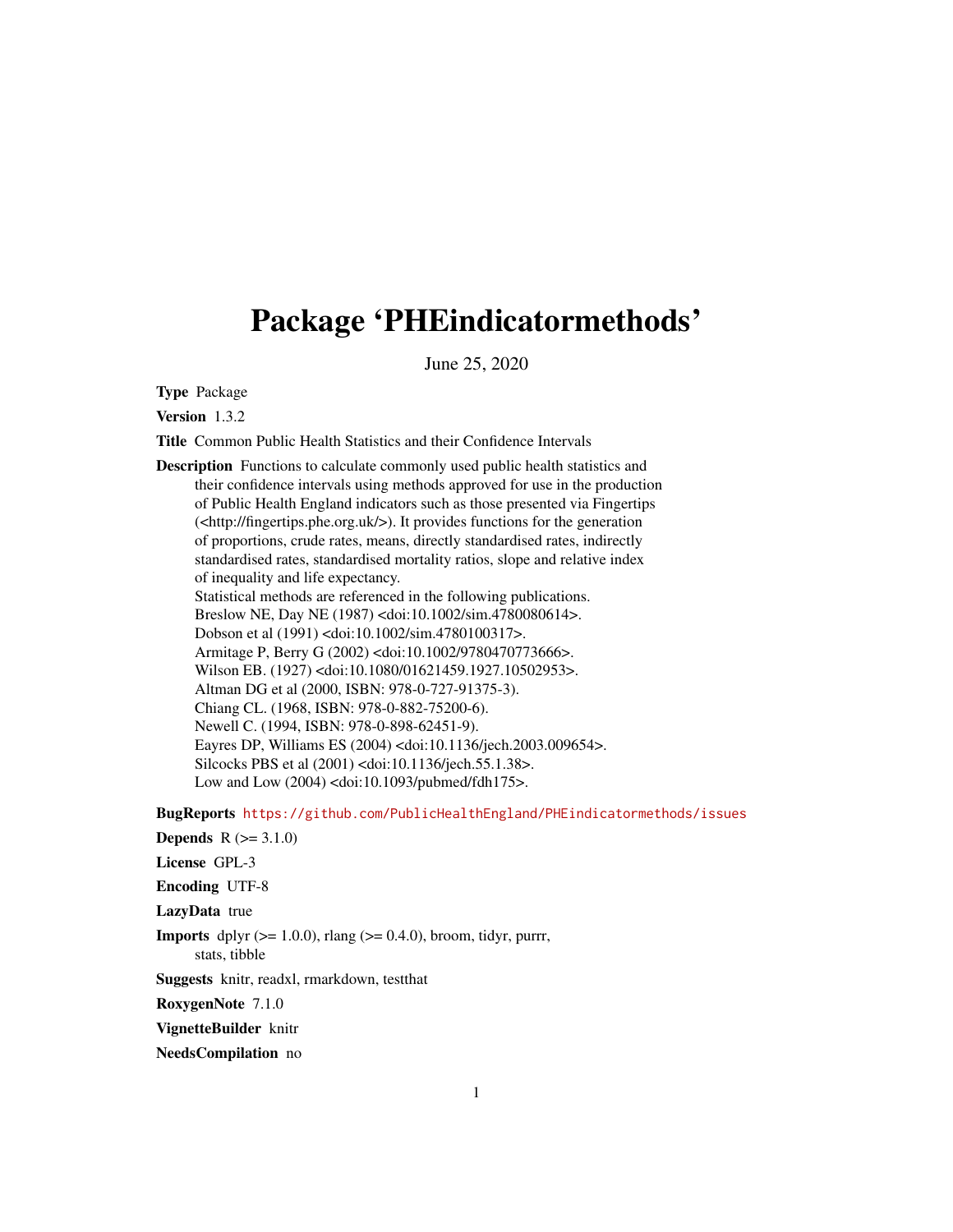<span id="page-1-0"></span>2 byars\_lower

Author Anderson Georgina [aut, cre], Fox Sebastian [ctb], Francis Matthew [ctb], Fryers Paul [ctb], Clegg Emma [ctb]

Maintainer Anderson Georgina <georgina.anderson@phe.gov.uk>

Repository CRAN

Date/Publication 2020-06-25 16:50:02 UTC

## R topics documented:

| by $\frac{1}{2}$ by $\frac{1}{2}$ by $\frac{1}{2}$ by $\frac{1}{2}$ by $\frac{1}{2}$ by $\frac{1}{2}$ by $\frac{1}{2}$ by $\frac{1}{2}$ by $\frac{1}{2}$ by $\frac{1}{2}$ by $\frac{1}{2}$ by $\frac{1}{2}$ by $\frac{1}{2}$ by $\frac{1}{2}$ by $\frac{1}{2}$ by $\frac{1}{2}$ by $\frac{1}{2}$ |  |  |  |  |  |  |  |  |  |  |  |  |  |  | $\overline{2}$ |  |
|--------------------------------------------------------------------------------------------------------------------------------------------------------------------------------------------------------------------------------------------------------------------------------------------------|--|--|--|--|--|--|--|--|--|--|--|--|--|--|----------------|--|
|                                                                                                                                                                                                                                                                                                  |  |  |  |  |  |  |  |  |  |  |  |  |  |  | 3              |  |
|                                                                                                                                                                                                                                                                                                  |  |  |  |  |  |  |  |  |  |  |  |  |  |  | $\overline{4}$ |  |
|                                                                                                                                                                                                                                                                                                  |  |  |  |  |  |  |  |  |  |  |  |  |  |  | 5              |  |
|                                                                                                                                                                                                                                                                                                  |  |  |  |  |  |  |  |  |  |  |  |  |  |  | 6              |  |
|                                                                                                                                                                                                                                                                                                  |  |  |  |  |  |  |  |  |  |  |  |  |  |  | 6              |  |
|                                                                                                                                                                                                                                                                                                  |  |  |  |  |  |  |  |  |  |  |  |  |  |  | 7              |  |
|                                                                                                                                                                                                                                                                                                  |  |  |  |  |  |  |  |  |  |  |  |  |  |  | $\tau$         |  |
|                                                                                                                                                                                                                                                                                                  |  |  |  |  |  |  |  |  |  |  |  |  |  |  | $\tau$         |  |
|                                                                                                                                                                                                                                                                                                  |  |  |  |  |  |  |  |  |  |  |  |  |  |  | -9             |  |
|                                                                                                                                                                                                                                                                                                  |  |  |  |  |  |  |  |  |  |  |  |  |  |  | -11            |  |
|                                                                                                                                                                                                                                                                                                  |  |  |  |  |  |  |  |  |  |  |  |  |  |  | 15             |  |
|                                                                                                                                                                                                                                                                                                  |  |  |  |  |  |  |  |  |  |  |  |  |  |  |                |  |
|                                                                                                                                                                                                                                                                                                  |  |  |  |  |  |  |  |  |  |  |  |  |  |  | -17            |  |
|                                                                                                                                                                                                                                                                                                  |  |  |  |  |  |  |  |  |  |  |  |  |  |  | -19            |  |
|                                                                                                                                                                                                                                                                                                  |  |  |  |  |  |  |  |  |  |  |  |  |  |  |                |  |
|                                                                                                                                                                                                                                                                                                  |  |  |  |  |  |  |  |  |  |  |  |  |  |  |                |  |
|                                                                                                                                                                                                                                                                                                  |  |  |  |  |  |  |  |  |  |  |  |  |  |  |                |  |
|                                                                                                                                                                                                                                                                                                  |  |  |  |  |  |  |  |  |  |  |  |  |  |  | 27             |  |
|                                                                                                                                                                                                                                                                                                  |  |  |  |  |  |  |  |  |  |  |  |  |  |  |                |  |
|                                                                                                                                                                                                                                                                                                  |  |  |  |  |  |  |  |  |  |  |  |  |  |  |                |  |
|                                                                                                                                                                                                                                                                                                  |  |  |  |  |  |  |  |  |  |  |  |  |  |  | 31             |  |

<span id="page-1-1"></span>byars\_lower *byars\_lower*

## Description

Calculates the lower confidence limits for observed numbers of events using Byar's method [1].

## Usage

byars\_lower(x, confidence =  $0.95$ )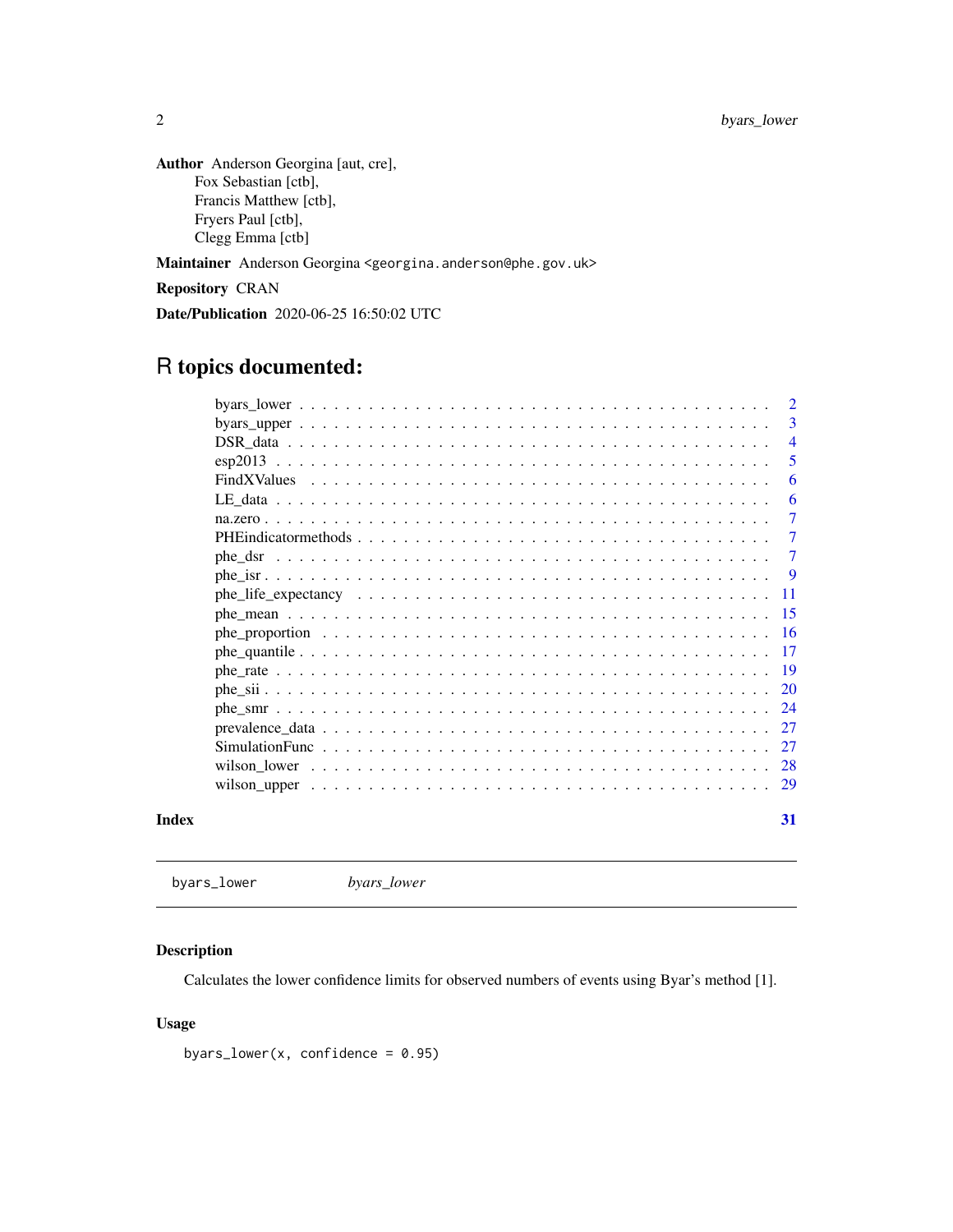## <span id="page-2-0"></span>byars\_upper 3

#### Arguments

| <b>X</b>   | the observed numbers of events; numeric vector; no default                                                                                                                                                                     |
|------------|--------------------------------------------------------------------------------------------------------------------------------------------------------------------------------------------------------------------------------|
| confidence | the required level of confidence expressed as a number between 0.9 and 1 or a<br>number between 90 and 100 or can be a vector of 0.95 and 0.998, for example,<br>to output both $95\%$ and $99.8\%$ CIs; numeric; default 0.95 |

#### Value

Returns lower confidence limits for observed numbers of events using Byar's method [1]

## **Notes**

This is an internal package function that is appropriately called by exported 'phe\_' prefixed functions within the PHEindicatormethods package.

byars\_lower and [byars\\_upper](#page-2-1) together return symmetric confidence intervals around counts, therefore for a specified confidence level,  $\alpha$ , the probability that, by chance, the lower limit returned will be above the true underlying value, is  $\alpha/2$ . If the confidence level is very close to 1 or the number of events is very small Byar's method is inaccurate and may return a negative number in these cases an error is returned.

## References

[1] Breslow NE, Day NE. Statistical methods in cancer research, volume II: The design and analysis of cohort studies. Lyon: International Agency for Research on Cancer, World Health Organisation; 1987.

————————————————————————————————-

<span id="page-2-1"></span>byars\_upper *byars\_upper*

## Description

Calculates the upper confidence limits for observed numbers of events using Byar's method [1].

#### Usage

```
byars_upper(x, confidence = 0.95)
```
#### Arguments

|            | the observed numbers of events; numeric vector; no default                    |
|------------|-------------------------------------------------------------------------------|
| confidence | the required level of confidence expressed as a number between 0.9 and 1 or a |
|            | number between 90 and 100 or can be a vector of 0.95 and 0.998, for example,  |
|            | to output both $95\%$ and $99.8\%$ CIs; numeric; default 0.95                 |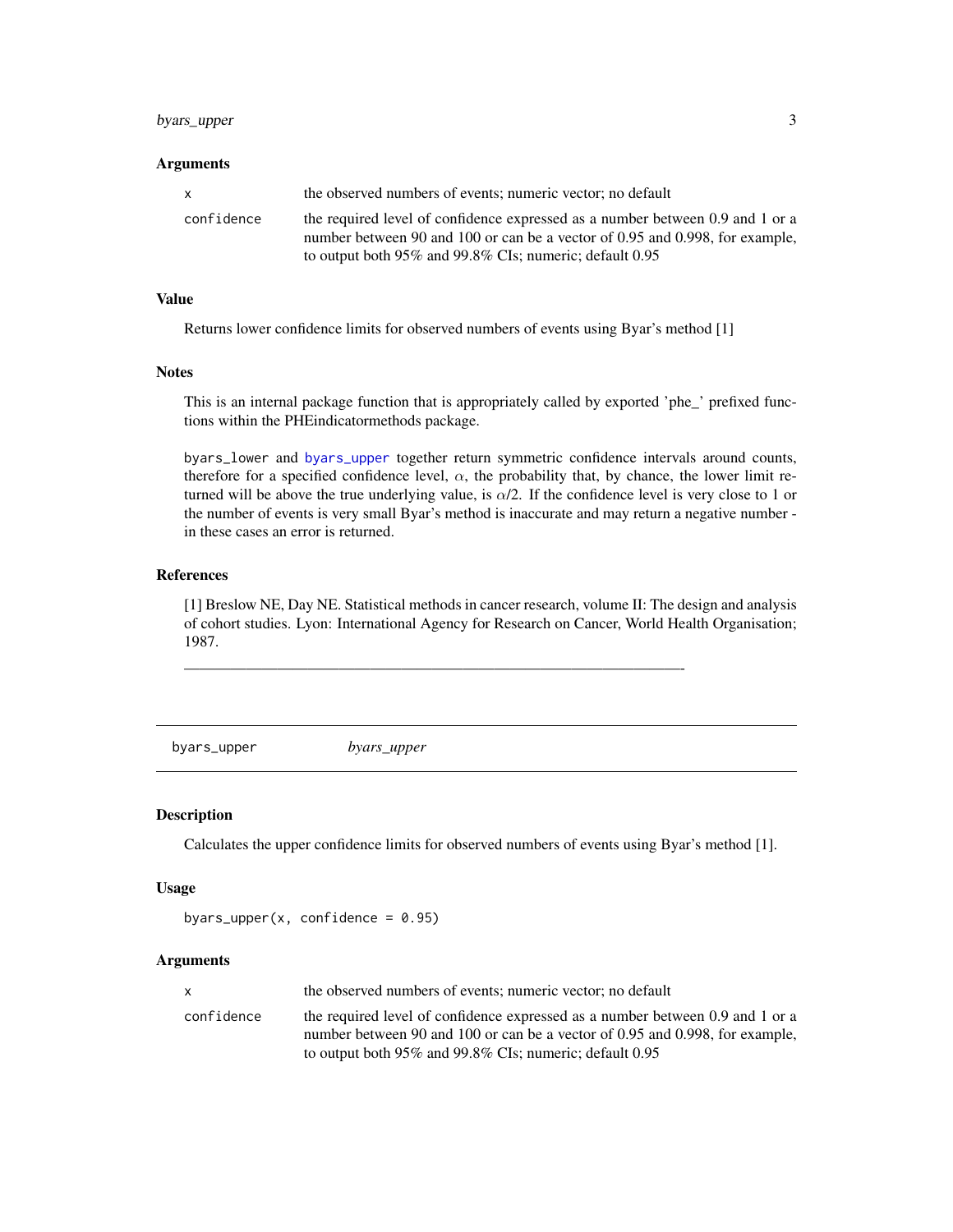## <span id="page-3-0"></span>Value

Returns upper confidence limits for observed numbers of events using Byar's method [1]

## **Notes**

This is an internal package function that is appropriately called by exported 'phe\_' prefixed functions within the PHEindicatormethods package.

[byars\\_lower](#page-1-1) and byars\_upper together return symmetric confidence intervals around counts, therefore for a specified confidence level,  $\alpha$ , the probability that, by chance, the upper limit returned will be below the true underlying value, is  $\alpha/2$ .

## References

[1] Breslow NE, Day NE. Statistical methods in cancer research, volume II: The design and analysis of cohort studies. Lyon: International Agency for Research on Cancer, World Health Organisation; 1987.

DSR\_data *SII test datasets - DSR*

————————————————————————————————-

#### Description

A data table of dummy Directly Standardised Rates by deprivation quintiles

#### Usage

data(DSR\_data)

## Format

A data table

## Examples

DSR\_data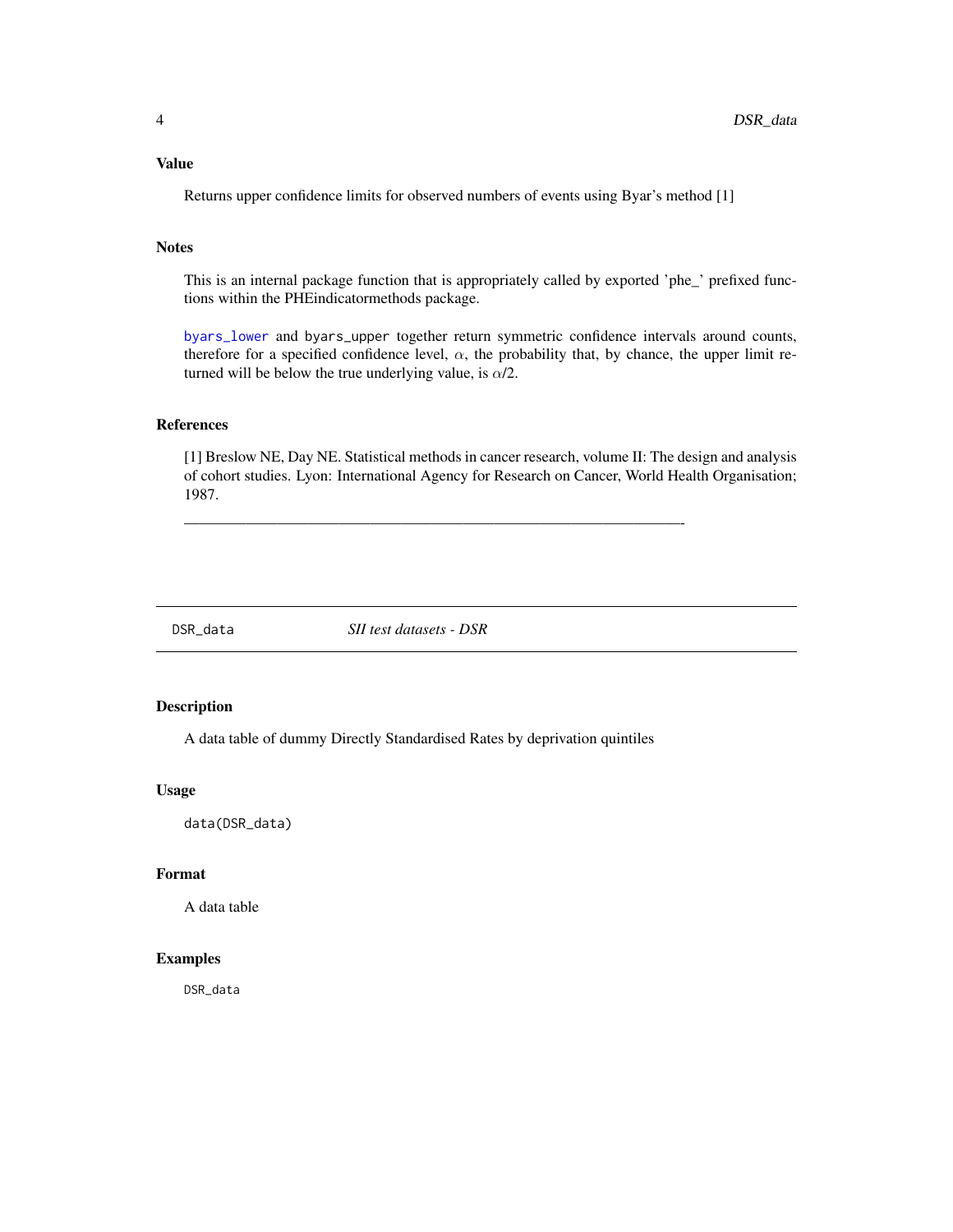<span id="page-4-0"></span>

## **Description**

A numeric vector containing nineteen 5-year age band populations making up the 2013 European Standard Population ordered from age 0-4, 5-9, 10-14 ... to ... 85-89, 90+. Sorted by increasing age band.

#### Usage

esp2013

## Format

A numeric vector with 19 elements

## Value

5000 5500 5500 5500 6000 6000 6500 7000 7000 7000 7000 6500 6000 5500 5000 4000 2500 1500 1000

## **Notes**

The 2013 European Standard Population is modelled and published by Eurostat [1] for use in the production of age-standardised rates. It uses the unweighted average 2010-based population projections of the European Union (x27) and European Free Trade Association (x4) countries for the period 2011-2030 broken down into 5-year age bands from age 0 - age 95+ with the 0-5 age band separated into age 0 and age 1-4. The version provided with this package combines the age 0 and age 1-4 populations into a single 0-4 age band and combines the 90-94 and 95+ populations into a single 90+ age band, giving 19 age bands in total.

#### References

[1] Eurostat Methodologies and Working Papers. Revision of the European Standard Population: Report of Eurostat's Taskforce, 2013. http://ec.europa.eu/eurostat/documents/3859598/5926869/KS-RA-13-028-EN.PDF/e713fa79-1add-44e8-b23d-

#### Examples

esp2013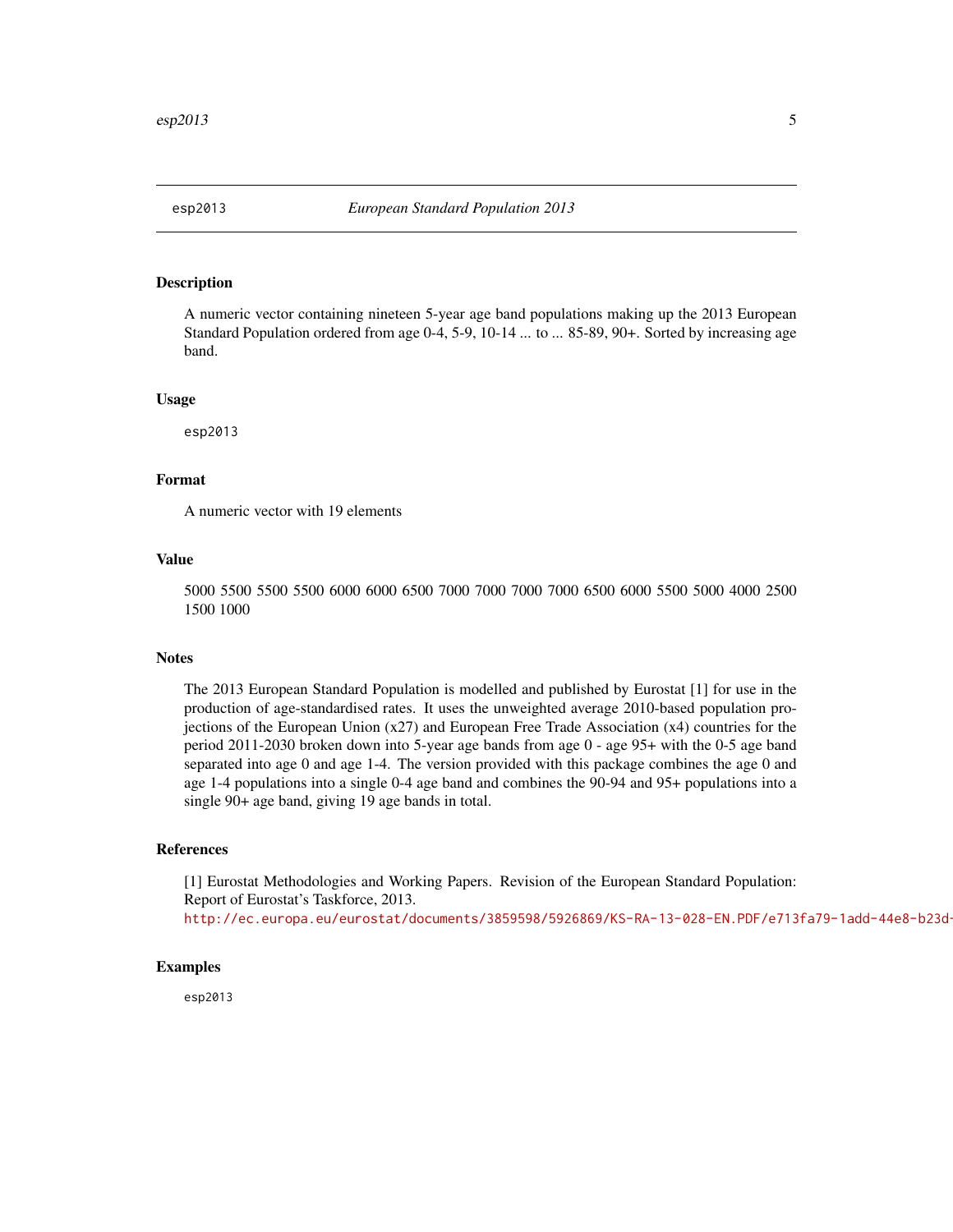<span id="page-5-0"></span>FindXValues *FindXValues*

## Description

Calculates mid-points of cumulative population for each quantile

## Usage

FindXValues(xvals, no\_quantiles)

## Arguments

| xvals        | field name in input dataset that contains the quantile populations; unquoted<br>string; no default |
|--------------|----------------------------------------------------------------------------------------------------|
| no_quantiles | number of quantiles supplied in dataset for SII; integer; no default                               |

LE\_data *SII test datasets - Life Expectancy*

## Description

A data table of life expectancy data by area and deprivation decile

## Usage

data(LE\_data)

## Format

A data table

## Examples

LE\_data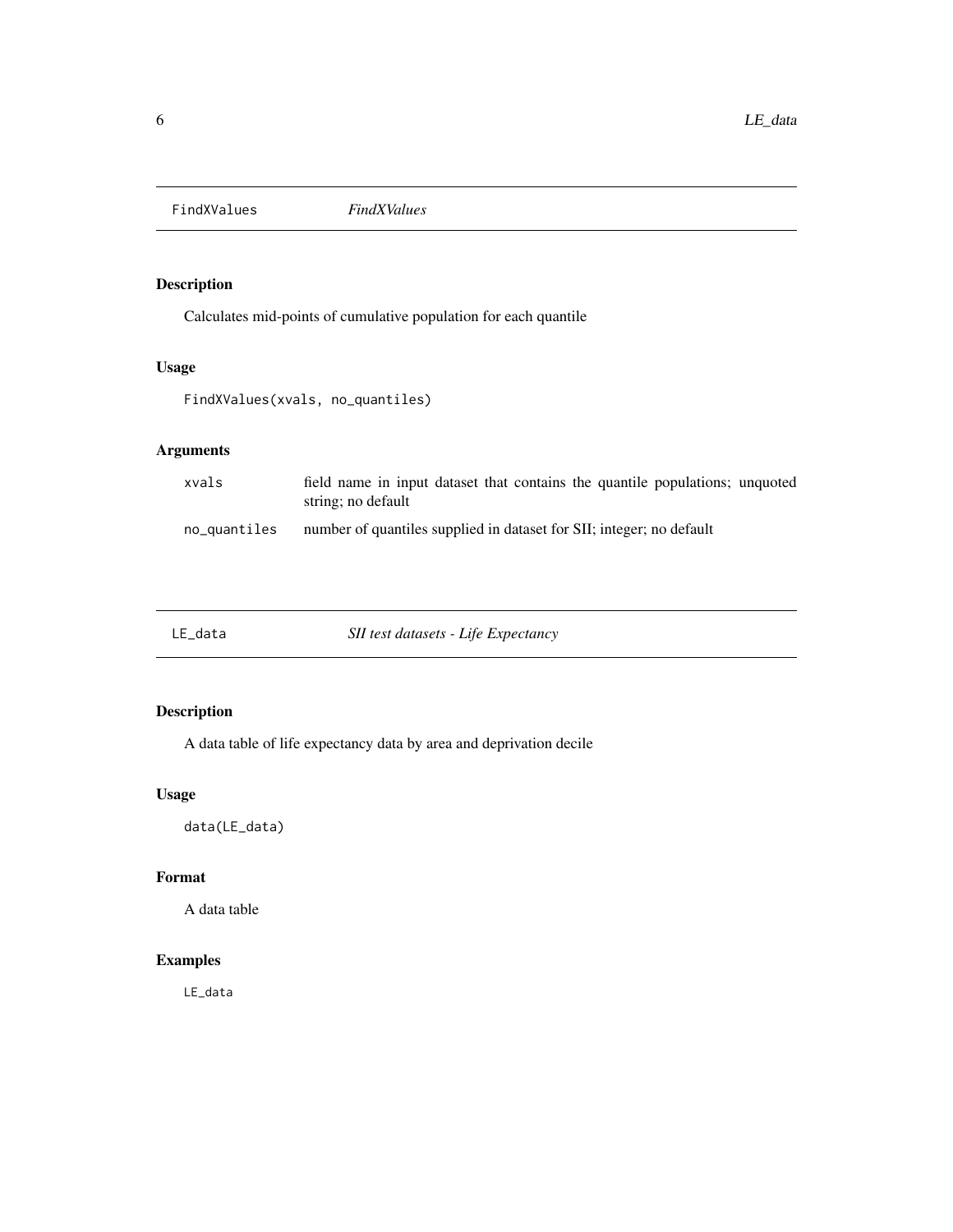<span id="page-6-0"></span>

| na.zero               | Convert NAs to zeros using na.zero                                                                |
|-----------------------|---------------------------------------------------------------------------------------------------|
|                       |                                                                                                   |
| <b>Description</b>    |                                                                                                   |
| converts NAs to zeros |                                                                                                   |
| <b>Usage</b>          |                                                                                                   |
| na. zero(y)           |                                                                                                   |
| <b>Arguments</b>      |                                                                                                   |
| y                     | input vector                                                                                      |
|                       |                                                                                                   |
| PHEindicatormethods   | PHEindicatormethods: A package for performing standard statistics<br>for public health indicators |
|                       |                                                                                                   |

## Description

A package for performing standard statistics for public health indicators.

<span id="page-6-1"></span>phe\_dsr *Calculate Directly Standardised Rates using phe\_dsr*

## Description

Calculates directly standardised rates with confidence limits using Byar's method [1] with Dobson method adjustment [2].

```
phe_dsr(
  data,
  x,
  n,
  stdpop = esp2013,
  stdpoptype = "vector",
  type = "full",confidence = 0.95,
  multiplier = 1e+05
\mathcal{E}
```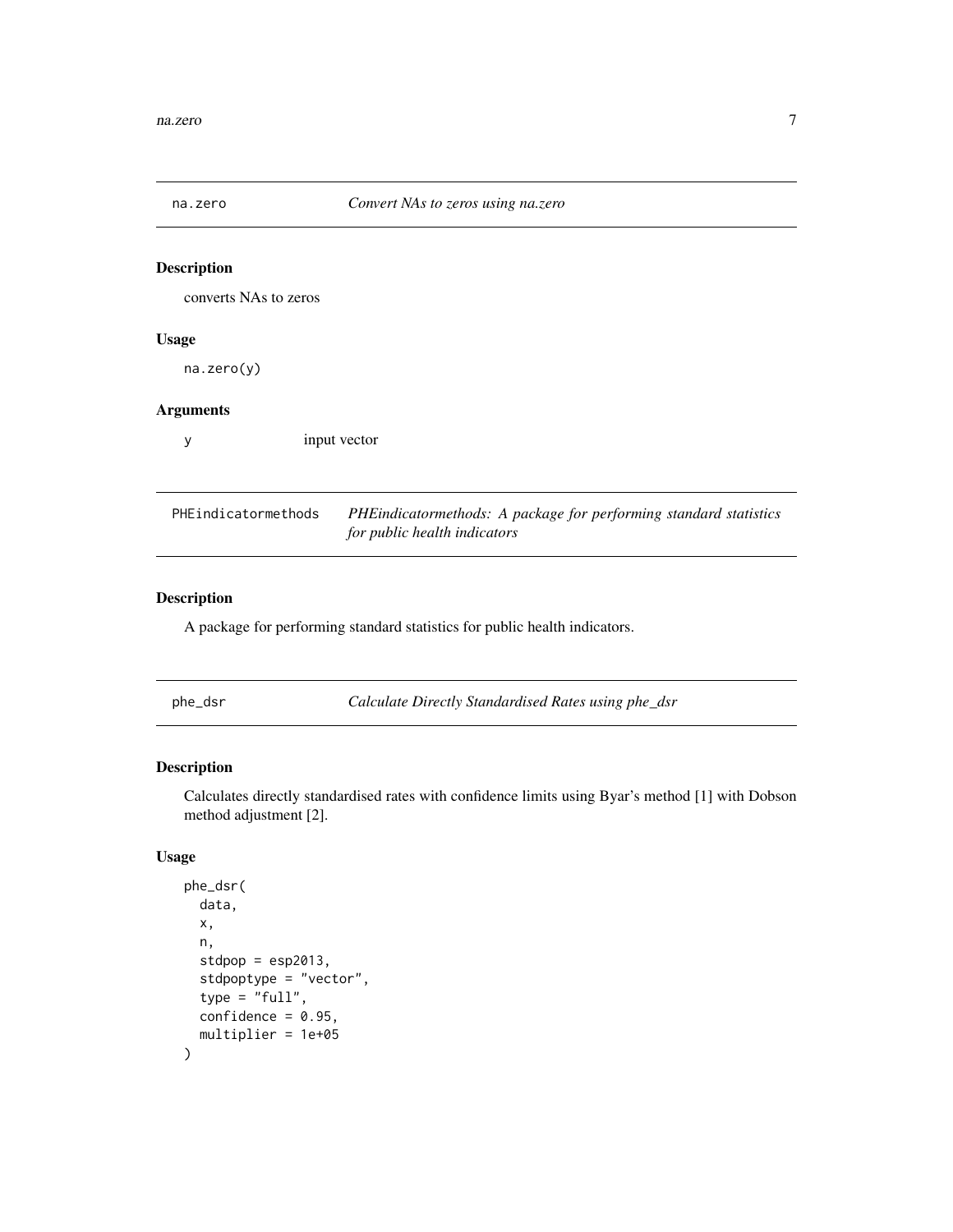#### <span id="page-7-0"></span>Arguments

| data       | data. frame containing the data to be standardised, pre-grouped if multiple DSRs<br>required; unquoted string; no default                                                                                                |
|------------|--------------------------------------------------------------------------------------------------------------------------------------------------------------------------------------------------------------------------|
| X          | field name from data containing the observed number of events for each stan-<br>dardisation category (eg ageband) within each grouping set (eg area); unquoted<br>string; no default                                     |
| n          | field name from data containing the populations for each standardisation cate-<br>gory (eg ageband) within each grouping set (eg area); unquoted string; no default                                                      |
| stdpop     | the standard populations for each standardisation category (eg age band); un-<br>quoted string referencing a numeric vector or field name from data depending<br>on value of stdpoptype; default = $\exp(2013)$          |
| stdpoptype | whether the stdpop has been specified as a vector or a field name from data;<br>quoted string "field" or "vector"; default = "vector"                                                                                    |
| type       | defines the data and metadata columns to be included in output; can be "value",<br>"lower", "upper", "standard" (for all data) or "full" (for all data and metadata);<br>quoted string; $default = "full"$               |
| confidence | the required level of confidence expressed as a number between 0.9 and 1 or a<br>number between 90 and 100 or can be a vector of 0.95 and 0.998, for example,<br>to output both 95% and 99.8% CIs; numeric; default 0.95 |
| multiplier | the multiplier used to express the final values (eg $100,000 =$ rate per $100,000$ );<br>numeric; default 100,000                                                                                                        |

## Value

When type = "full", returns a tibble of total counts, total populations, directly standardised rates, lower confidence limits, upper confidence limits, confidence level, statistic and method for each grouping set

#### **Notes**

User MUST ensure that x, n and stdpop vectors are all ordered by the same standardisation category values as records will be matched by position.

For total counts >= 10 Byar's method [1] is applied using the [byars\\_lower](#page-1-1) and [byars\\_upper](#page-2-1) functions. When the total count is < 10 DSRs are not reliable and will therefore not be calculated.

## References

[1] Breslow NE, Day NE. Statistical methods in cancer research, volume II: The design and analysis of cohort studies. Lyon: International Agency for Research on Cancer, World Health Organisation; 1987.

[2] Dobson A et al. Confidence intervals for weighted sums of Poisson parameters. Stat Med 1991;10:457-62.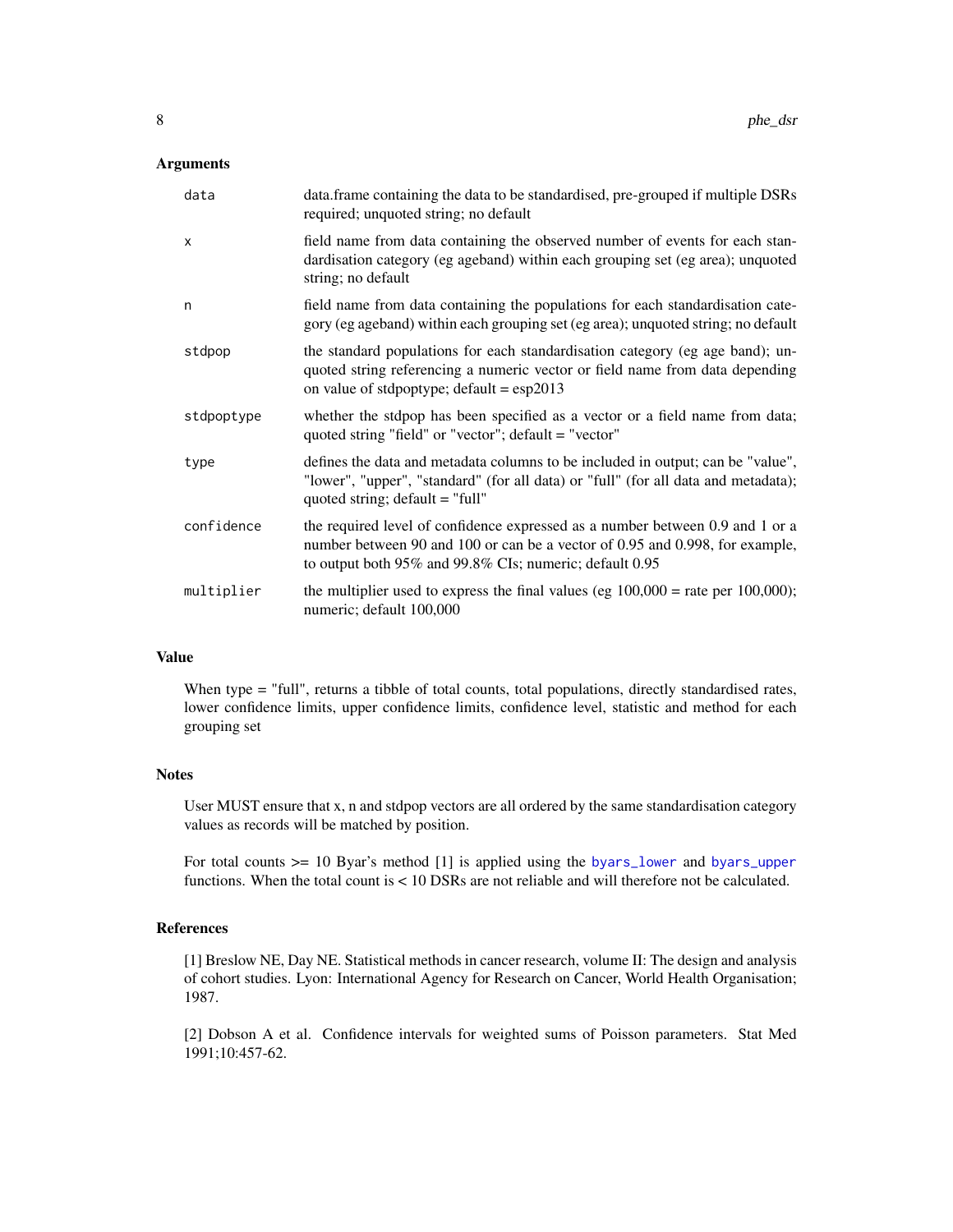<span id="page-8-0"></span>phe\_isr 9

#### See Also

```
Other PHEindicatormethods package functions: phe_isr(), phe_life_expectancy(), phe_mean(),
phe_proportion(), phe_quantile(), phe_rate(), phe_sii(), phe_smr()
```
#### Examples

```
library(dplyr)
df <- data.frame(indicatorid = rep(c(1234, 5678, 91011, 121314), each = 19 * 2 * 5),
                 year = rep(2006:2010, each = 19 * 2),
                 sex = rep(rep(c("Male", "Female"), each = 19), 5),ageband = rep(c(0, 5, 10, 15, 20, 25, 30, 35, 40, 45,50,55,60,65,70,75,80,85,90), times = 10),
                 obs = sample(200, 19 * 2 * 5 * 4, replace = TRUE),pop = sample(10000:20000, 19 * 2 * 5 * 4, replace = TRUE))
## default execution
df %>%
    group_by(indicatorid, year, sex) %>%
   phe_dsr(obs, pop)
## calculate both 95% and 99.8% CIs in single execution
df %>%
    group_by(indicatorid, year, sex) %>%
   phe_dsr(obs, pop, confidence = c(0.95, 0.998))
## calculate DSRs for multiple grouping sets in single execution
df %>%
    group_by(indicatorid, year, sex) %>%
   phe_dsr(obs, pop, type = "standard")
```
<span id="page-8-1"></span>phe\_isr *Calculate Indirectly Standardised Rates using phe\_isr*

#### Description

Calculates indirectly standardised rates with confidence limits using Byar's [1] or exact [2] CI method.

```
phe_isr(
  data,
  x,
 n,
  x_ref,
  n_ref,
  refpoptype = "vector",
```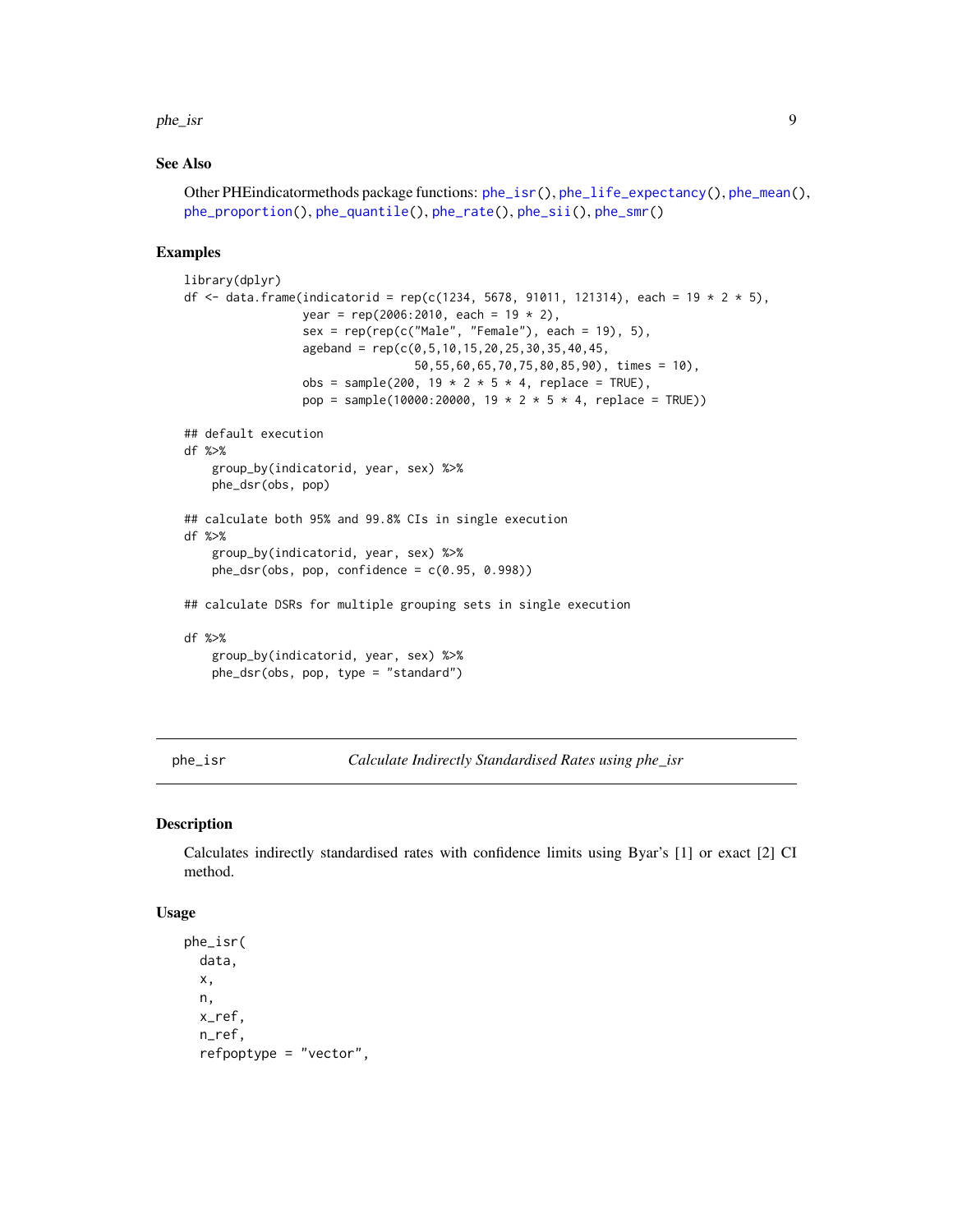```
type = "full",confidence = 0.95,
 multiplier = 1e+05
)
```
## Arguments

| data       | data.frame containing the data to be standardised, pre-grouped if multiple ISRs<br>required; unquoted string; no default                                                                                                             |
|------------|--------------------------------------------------------------------------------------------------------------------------------------------------------------------------------------------------------------------------------------|
| X          | field name from data containing the observed number of events for each stan-<br>dardisation category (eg ageband) within each grouping set (eg area); unquoted<br>string; no default                                                 |
| n          | field name from data containing the populations for each standardisation cate-<br>gory (eg ageband) within each grouping set (eg area); unquoted string; no default                                                                  |
| x_ref      | the observed number of events in the reference population for each standardis-<br>ation category (eg age band); unquoted string referencing a numeric vector or<br>field name from data depending on value of refpoptype; no default |
| $n$ _ref   | the reference population for each standardisation category (eg age band); un-<br>quoted string referencing a numeric vector or field name from data depending<br>on value of refpoptype; no default                                  |
| refpoptype | whether x_ref and n_ref have been specified as vectors or a field name from<br>data; quoted string "field" or "vector"; default = "vector"                                                                                           |
| type       | defines the data and metadata columns to be included in output; can be "value",<br>"lower", "upper", "standard" (for all data) or "full" (for all data and metadata);<br>quoted string; $default = "full"$                           |
| confidence | the required level of confidence expressed as a number between 0.9 and 1 or a<br>number between 90 and 100 or can be a vector of 0.95 and 0.998, for example,<br>to output both 95% and 99.8% CIs; numeric; default 0.95             |
| multiplier | the multiplier used to express the final values (eg $100,000 =$ rate per $100,000$ );<br>numeric; default 100,000                                                                                                                    |

## Value

When type = "full", returns a tibble of observed events, expected events, indirectly standardised rate, lower confidence limit, upper confidence limit, confidence level, statistic and method for each grouping set

## **Notes**

User MUST ensure that x, n,  $x$ <sub>ref</sub> and  $n$ <sub>ref</sub> vectors are all ordered by the same standardisation category values as records will be matched by position.

For numerators >= 10 Byar's method [1] is applied using the [byars\\_lower](#page-1-1) and [byars\\_upper](#page-2-1) functions. For small numerators Byar's method is less accurate and so an exact method [2] based on the Poisson distribution is used.

<span id="page-9-0"></span>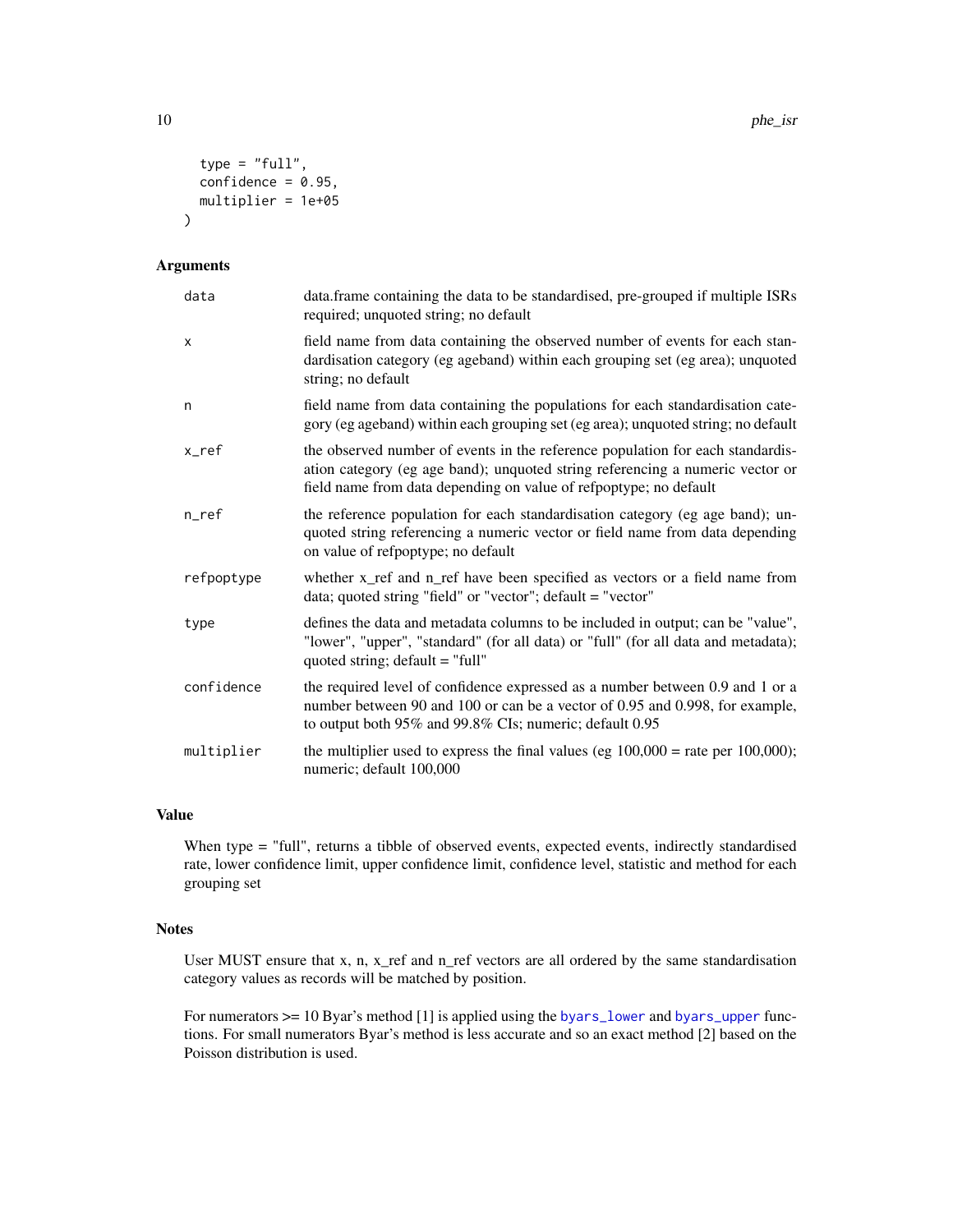#### <span id="page-10-0"></span>References

[1] Breslow NE, Day NE. Statistical methods in cancer research, volume II: The design and analysis of cohort studies. Lyon: International Agency for Research on Cancer, World Health Organisation; 1987.

[2] Armitage P, Berry G. Statistical methods in medical research (4th edn). Oxford: Blackwell; 2002.

## See Also

```
Other PHEindicatormethods package functions: phe_dsr(), phe_life_expectancy(), phe_mean(),
phe_proportion(), phe_quantile(), phe_rate(), phe_sii(), phe_smr()
```
#### Examples

```
library(dplyr)
df <- data.frame(indicatorid = rep(c(1234, 5678, 91011, 121314), each = 19 * 2 * 5),
                 year = rep(2006:2010, each = 19 * 2),
                 sex = rep(rep(c("Male", "Female"), each = 19), 5),ageband = rep(c(0, 5, 10, 15, 20, 25, 30, 35, 40, 45,50,55,60,65,70,75,80,85,90), times = 10),
                 obs = sample(200, 19 * 2 * 5 * 4, replace = TRUE),
                 pop = sample(10000:20000, 19 * 2 * 5 * 4, replace = TRUE))refdf <- data.frame(refcount = sample(200, 19, replace = TRUE),
                    refpop = sample(10000:20000, 19, replace = TRUE))
## calculate multiple ISRs in single execution
df %>%
    group_by(indicatorid, year, sex) %>%
   phe_isr(obs, pop, refdf$refcount, refdf$refpop)
## execute without outputting metadata fields
df %>%
   group_by(indicatorid, year, sex) %>%
   phe_isr(obs, pop, refdf$refcount, refdf$refpop, type="standard", confidence=99.8)
## calculate 95% and 99.8% CIs in single execution
df %>%
    group_by(indicatorid, year, sex) %>%
   phe_isr(obs, pop, refdf$refcount, refdf$refpop, confidence = c(0.95, 0.998))
```
<span id="page-10-1"></span>phe\_life\_expectancy *Calculate Life Expectancy using phe\_life\_expectancy*

#### **Description**

Compute life expectancy for a given age, and its standard error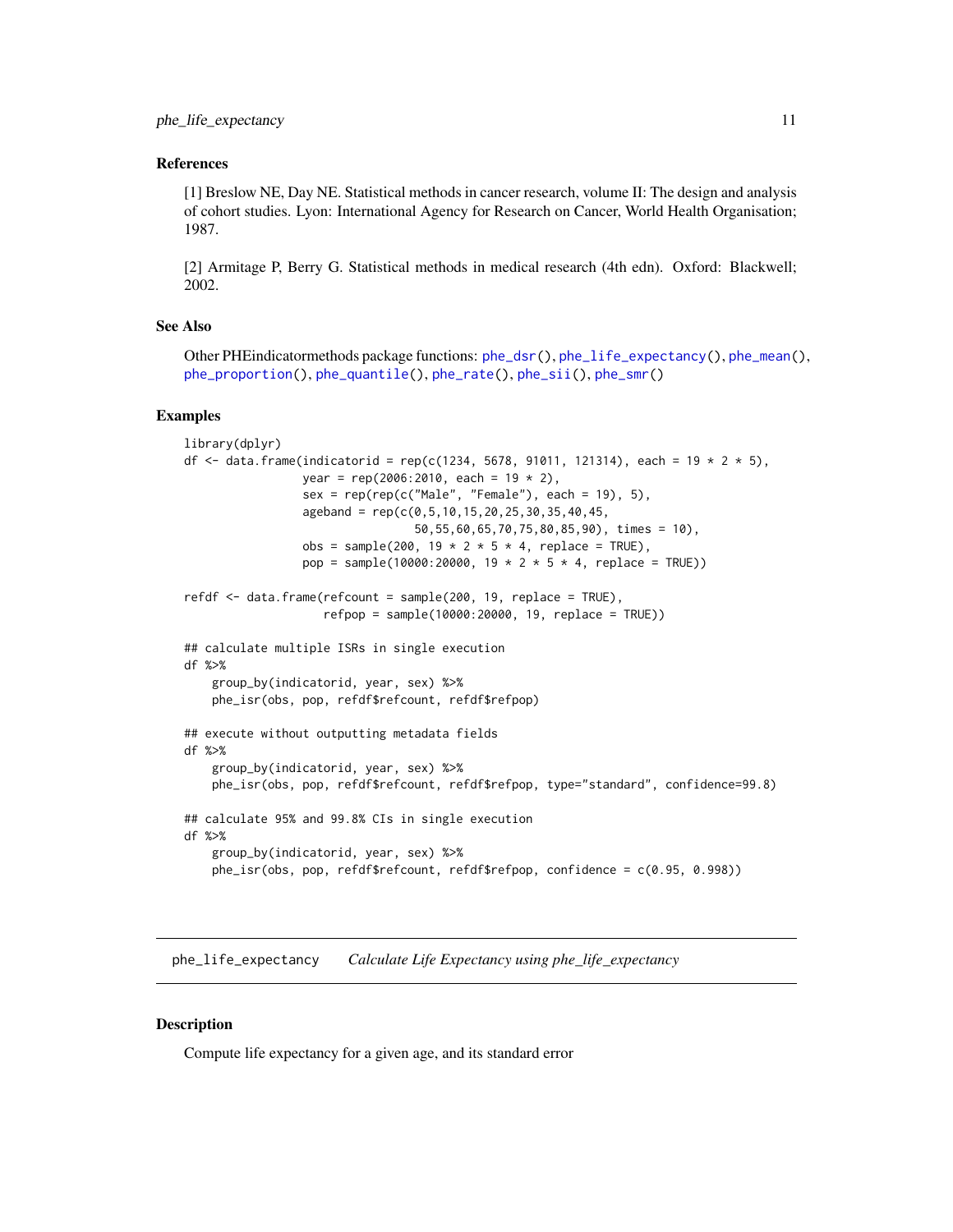## Usage

```
phe_life_expectancy(
  data,
  deaths,
  population,
  startage,
 age_contents = c(0L, 1L, 5L, 10L, 15L, 20L, 25L, 30L, 35L, 40L, 45L, 50L, 55L, 60L,
    65L, 70L, 75L, 80L, 85L, 90L),
  le\_age = "all",type = "full",confidence = 0.95)
```
## Arguments

| data         | data.frame or tbl containing the deaths and population data                                                                                                                                                                                                                  |
|--------------|------------------------------------------------------------------------------------------------------------------------------------------------------------------------------------------------------------------------------------------------------------------------------|
| deaths       | field name from data containing the number of deaths within age band; unquoted<br>string; no default                                                                                                                                                                         |
| population   | field name from data containing the population within age band; unquoted string;<br>no default                                                                                                                                                                               |
| startage     | field name from data containing the age band; no default                                                                                                                                                                                                                     |
| age_contents | vector; describes the contents of startage in the ascending order. This vector<br>is used to check whether each group in data contains the complete set of age<br>bands for the calculation to occur. It is also used to reorder the data based on the<br>startage field     |
| le_age       | the age band to return the life expectancy for. The default is "all", where the<br>function returns the life expectancy values for all ages appended onto the input<br>table. Any other value (or vector of values) must be age bands described by the<br>age_contents input |
| type         | type of output; can be "standard" or "full" (full contains added details on the<br>calculation within the dataframe); quoted string; default full                                                                                                                            |
| confidence   | the required level of confidence expressed as a number between 0.9 and 1 or a<br>number between 90 and 100 or can be a vector of 0.95 and 0.998, for example,<br>to output both $95\%$ and $99.8\%$ CIs; numeric; default 0.95                                               |

## Details

This function aligns with the methodology in Public Health England's [Life Expectancy Excel Tool.](https://fingertips.phe.org.uk/documents/PHE%20Life%20Expectancy%20Calculator.xlsm)

The function is for an abridged life table using 5 year age intervals with a final age interval of 90+. The table has been completed using the methods described by Chiang.[1],[2] This age structure and methodology is used by The Office for National Statistics to produce life expectancy at national and local authority level.[3]

This function includes an adjustment to the method for calculating the variance of the life expectancy estimate to include a term for the variance associated with the final age interval. In the Chiang method the variance of the life expectancy is the weighted sum of the variance of the probability of survival across all the age intervals. For the final age interval the probability of survival is,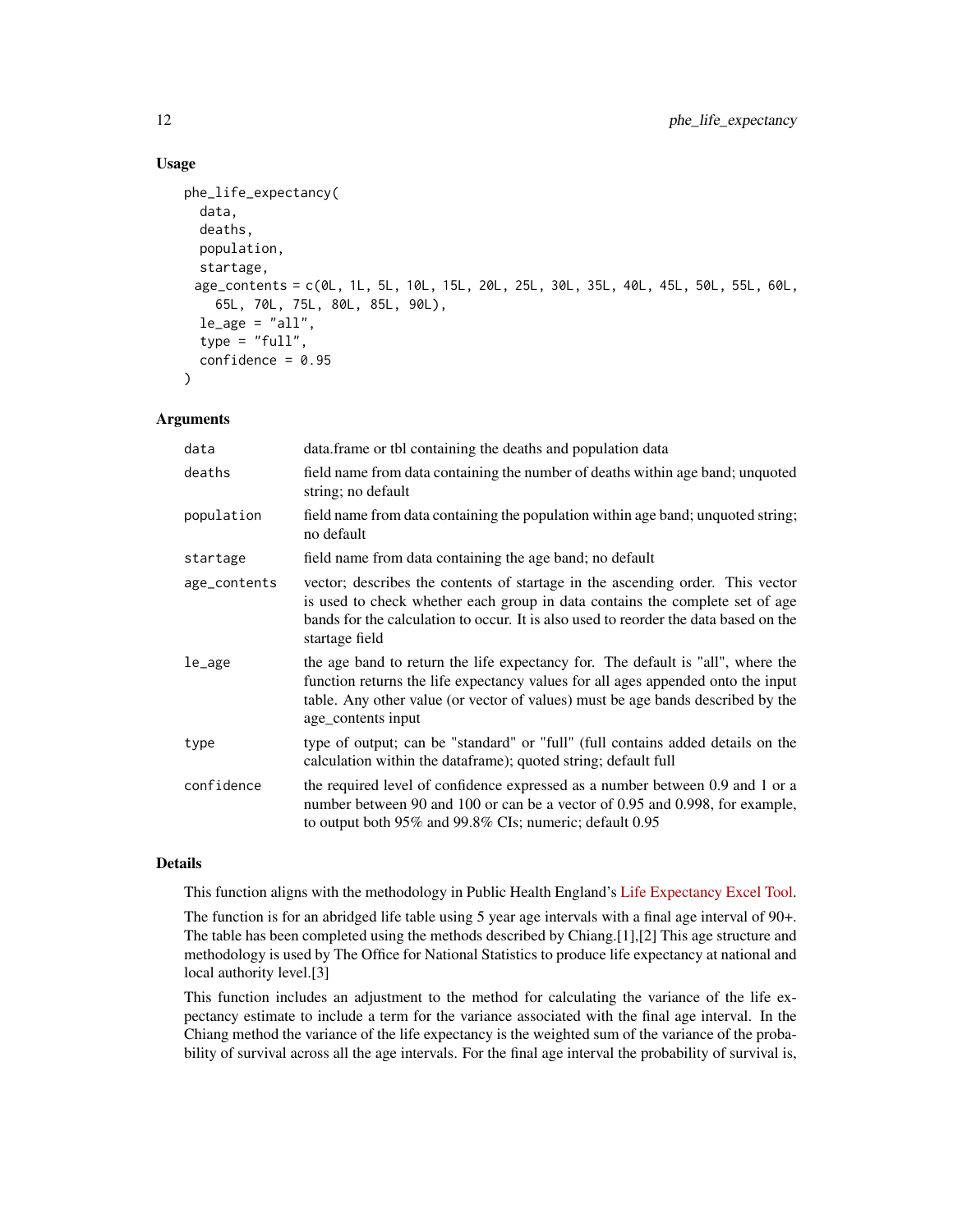Chiang argues, zero and has zero variance. However, Silcocks et al argue[4] that in the case of the final age interval the life expectancy is dependent not on the probability of survival but on the mean length of survival  $(1/M < sub >omega < /sub > 0)$ . Therefore the variance associated with the final age interval depends on the age-specific mortality rate  $M < sub >omega < /sub>0$ .

Life expectancy cannot be calculated if the person-years in any given age interval is zero. It will also not be calculated if the total person-years is less than 5,000 as this is considered to be the minimum size for robust calculation of life expectancy.[5] Zero death counts are not a problem, except for the final age interval - there must be at least one death in the 90+ interval for the calculations to be possible.

The methodology used in this function, along with discussion of alternative options for life expectancy calculation for small areas, were described Eayres and Williams.[6]

## Value

returns a data frame containing the life expectancies and confidence intervals for each le\_age requested. When type = 'full' additionally returns the cumulative populations and deaths used in each LE calculation and metadata indicating parameters passed.

## Author(s)

Sebastian Fox, <sebastian.fox@phe.gov.uk>

#### References

[1] Chiang CL. The Life Table and its Construction. In: Introduction to Stochastic Processes in Biostatistics. New York, John Wiley & Sons, 1968:189-214.

[2] Newell C. Methods and Models in Demography. Chichester, John Wiley & Sons, 1994:63- 81

[3] Office for National Statistics Report. Life expectancy at birth by health and local authorities in the United Kingdom, 1998 to 2000 (3-year aggregate figures.) Health Statistics Quarterly 2002;13:83-90

[4] Silcocks PBS, Jenner DA, Reza R. Life expectancy as a summary of mortality in a population: statistical considerations and suitability for use by health authorities. J Epidemiol Community Health 2001;55:38-43

[5] Toson B, Baker A. Life expectancy at birth: methodological options for small populations. National Statistics Methodological Series No 33. HMSO 2003.

[6] Eayres DP, Williams ES. Evaluation of methodologies for small area life expectancy estimation. J Epidemiol Community Health 2004;58:243-249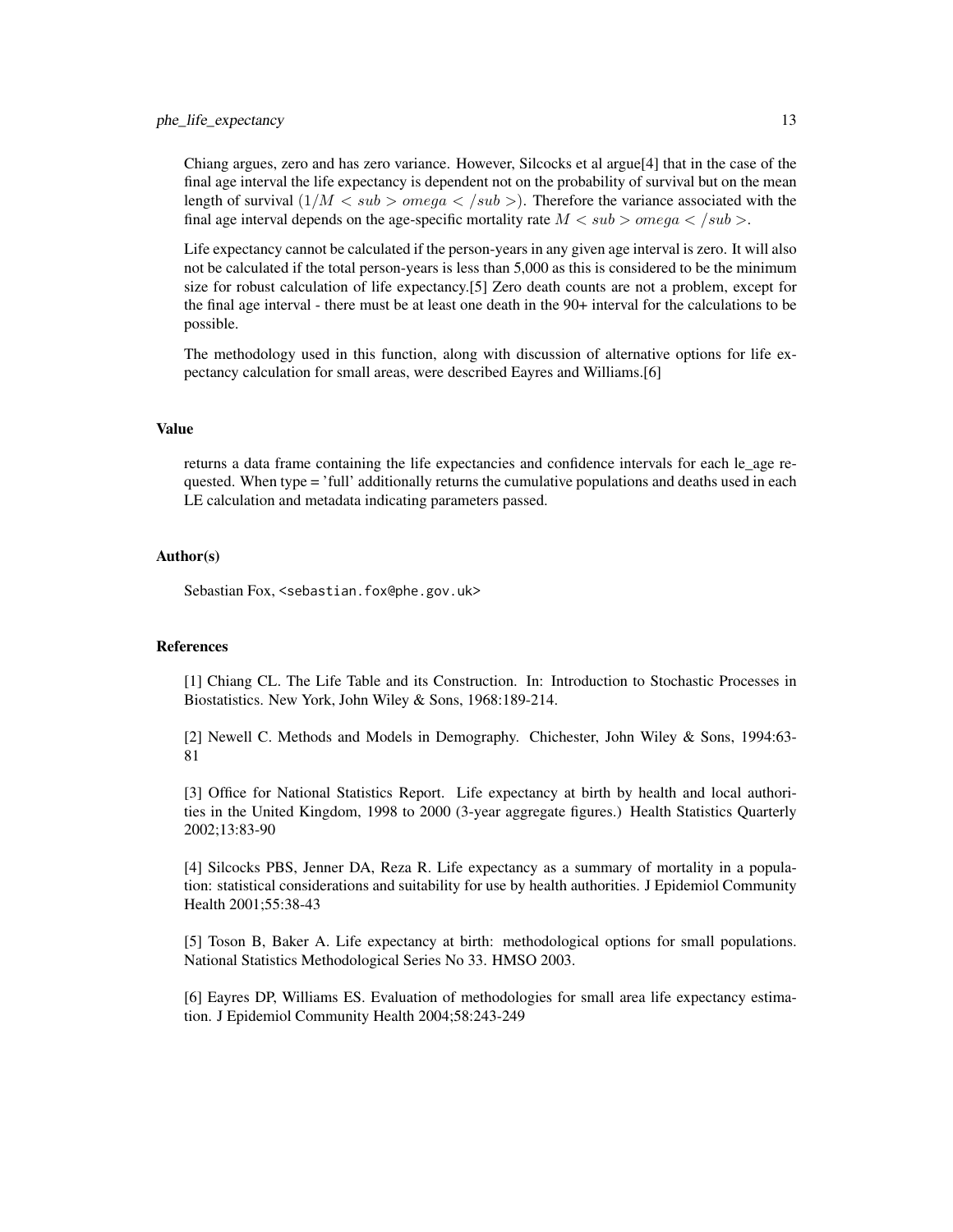#### See Also

```
Other PHEindicatormethods package functions: phe_dsr(), phe_isr(), phe_mean(), phe_proportion(),
phe_quantile(), phe_rate(), phe_sii(), phe_smr()
```
#### Examples

```
library(dplyr)
## A simple example
df <- data.frame(startage = c(0L, 1L, 5L, 10L, 15L, 20L, 25L, 30L, 35L, 40L, 45L, 50L, 55L,
                              60L, 65L, 70L, 75L, 80L, 85L, 90L),
                 pops = c(7060L, 35059L, 46974L, 48489L, 43219L, 38561L, 46009L, 57208L,
                          61435L, 55601L, 50209L, 56416L, 46411L, 39820L, 37978L,
                          37039L, 33288L, 23306L, 11936L, 11936L),
                 deaths = c(17L, 9L, 4L, 8L, 20L, 15L, 24L, 33L, 50L, 71L, 100L, 163L,
                            263L, 304L, 536L, 872L, 1390L, 1605L, 1936L, 1937L))
phe_life_expectancy(df, deaths, pops, startage)
## or with multiple confidence limits
phe_life_expectancy(df, deaths, pops, startage, confidence = c(95, 99.8))
## OR
phe_life_expectancy(df, deaths, pops, startage, le_age = c(5, 25), type = "standard")
## Unordered age bands example
df \le data.frame(startage = c("0", "1-4", "5-9", "10 - 14", "15 - 19", "20 - 24", "25 - 29",
                              "30 - 34", "35 - 39", "40 - 44", "45 - 49", "50 - 54","55 - 59", "60 - 64", "65 - 69", "75 - 79", "80 - 84","85 - 89", "90 +", "70 - 74"),
                 pops = c(7060L, 35059L, 46974L, 48489L, 43219L, 38561L, 46009L, 57208L,
                          61435L, 55601L, 50209L, 56416L, 46411L, 39820L, 37039L,
                          23306L, 11936L, 11936L, 37978L, 33288L),
                 deaths = c(17L, 9L, 4L, 8L, 20L, 15L, 24L, 33L, 50L, 71L, 100L, 163L,
                            263L, 304L, 872L, 1605L, 1936L, 1937L, 536L, 1390L))
phe_life_expectancy(df, deaths, pops, startage,
                    age_{\text{contents}} = c("0", "1-4", "5-9""10 - 14", "15 - 19",
                                      "20 - 24", "25 - 29",
                                     "30 - 34", "35 - 39",
                                     "40 - 44", "45 - 49""50 - 54", "55 - 59",
                                     "60 - 64", "65 - 69",
                                     "70 - 74", "75 - 79",
                                      "80 - 84", "85 - 89",
                                      "90 +"))
df <- data.frame(area = c(rep("Area 1", 20), rep("Area 2", 20)),
             startage = rep(c(0L, 1L, 5L, 10L, 15L, 20L, 25L, 30L, 35L, 40L, 45L, 50L, 55L,
                                   60L, 65L, 70L, 75L, 80L, 85L, 90L), 2),
              pops = rep(c(7060L, 35059L, 46974L, 48489L, 43219L, 38561L, 46009L, 57208L,
                              61435L, 55601L, 50209L, 56416L, 46411L, 39820L, 37978L,
```
<span id="page-13-0"></span>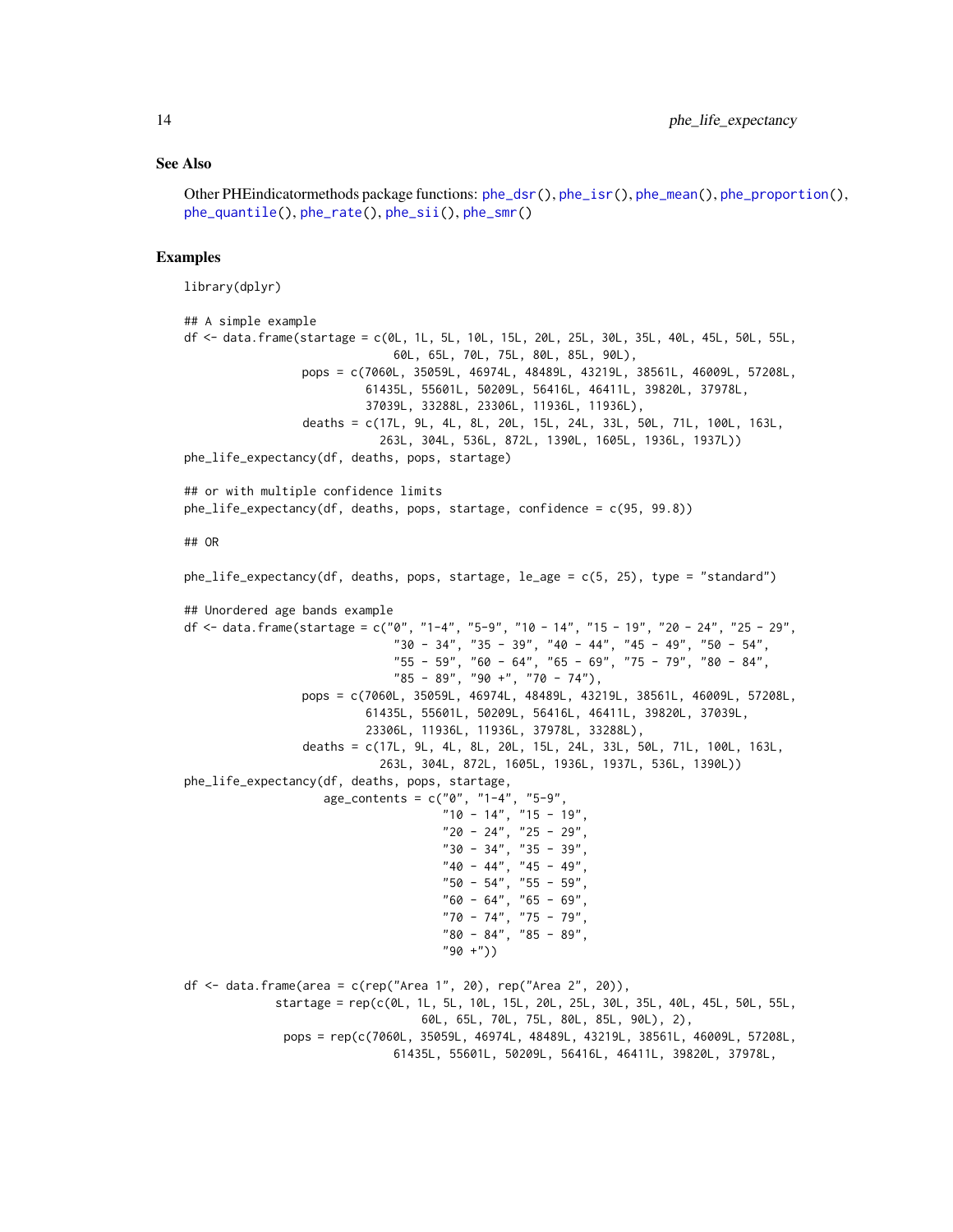## <span id="page-14-0"></span>phe\_mean 15

37039L, 33288L, 23306L, 11936L, 11936L), 2), deaths = rep(c(17L, 9L, 4L, 8L, 20L, 15L, 24L, 33L, 50L, 71L, 100L, 163L, 263L, 304L, 536L, 872L, 1390L, 1605L, 1936L, 1937L), 2)) df %>% group\_by(area) %>% phe\_life\_expectancy(deaths, pops, startage)

<span id="page-14-1"></span>phe\_mean *Calculate Means using phe\_mean*

#### Description

Calculates means with confidence limits using Student's t-distribution method.

## Usage

 $phe_mean(data, x, type = "full", confidence = 0.95)$ 

#### Arguments

| data       | a data frame containing the data to calculate means for, pre-grouped if multiple<br>means required; unquoted string; no default                                                                                          |
|------------|--------------------------------------------------------------------------------------------------------------------------------------------------------------------------------------------------------------------------|
| X          | field name from data containing the values to calculate the means for; unquoted<br>string; no default                                                                                                                    |
| type       | defines the data and metadata columns to be included in output; can be "value",<br>"lower", "upper", "standard" (for all data) or "full" (for all data and metadata);<br>quoted string; $default = "full"$               |
| confidence | the required level of confidence expressed as a number between 0.9 and 1 or a<br>number between 90 and 100 or can be a vector of 0.95 and 0.998, for example,<br>to output both 95% and 99.8% CIs; numeric; default 0.95 |

#### Value

When type = "full", returns a data.frame of value\_sum, value\_count, stdev, value, lowercl, uppercl, confidence, statistic and method for each grouping set

#### See Also

Other PHEindicatormethods package functions: [phe\\_dsr\(](#page-6-1)), [phe\\_isr\(](#page-8-1)), [phe\\_life\\_expectancy\(](#page-10-1)), [phe\\_proportion\(](#page-15-1)), [phe\\_quantile\(](#page-16-1)), [phe\\_rate\(](#page-18-1)), [phe\\_sii\(](#page-19-1)), [phe\\_smr\(](#page-23-1))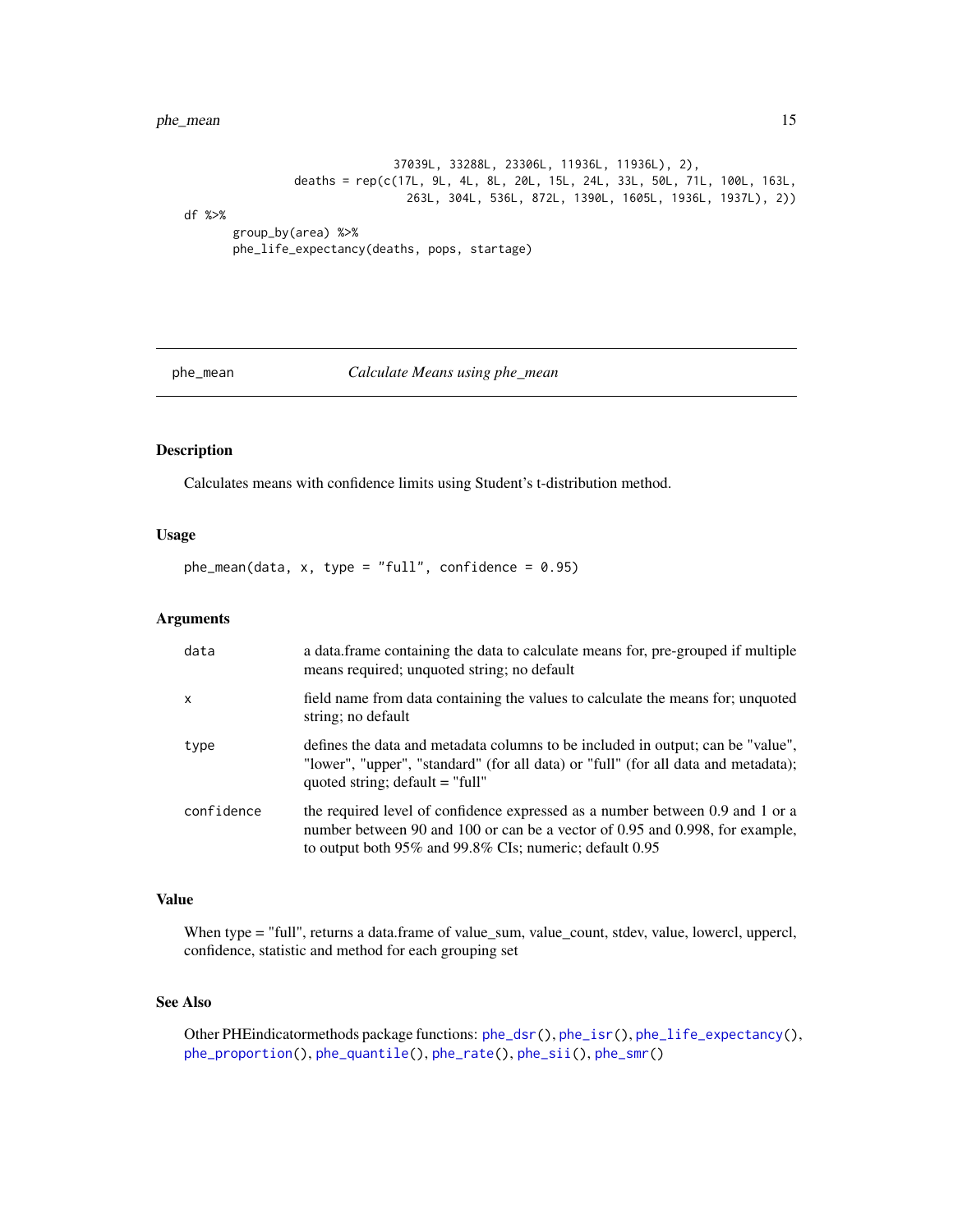## Examples

```
library(dplyr)
df \leq data.frame(values = c(30, 40, 50, 60))
## default execution
phe_mean(df, values)
## calculate 95% and 99.8% CIs in single execution
phe_mean(df, values, confidence = c(0.95, 0.998))
## calculate multiple means in a single execution
df2 <- data.frame(area = rep(c("Area1", "Area2"),each=3),
                  values = c(20, 30, 40, 200, 300, 400)) %>%
                  group_by(area)
phe_mean(df2,values)
phe_mean(df2,values,type="standard", confidence=0.998)
```
<span id="page-15-1"></span>

phe\_proportion *Calculate Proportions using phe\_proportion*

#### Description

Calculates proportions with confidence limits using Wilson Score method [1,2].

#### Usage

```
phe_proportion(data, x, n, type = "full", confidence = 0.95, multiplier = 1)
```
## Arguments

| data       | a data.frame containing the data to calculate proportions for, pre-grouped if pro-<br>portions required for group aggregates; unquoted string; no default                                                                |
|------------|--------------------------------------------------------------------------------------------------------------------------------------------------------------------------------------------------------------------------|
| X          | field name from data containing the observed numbers of cases in the sample<br>meeting the required condition (the numerator for the proportion); unquoted<br>string; no default                                         |
| n          | field name from data containing the number of cases in the sample (the denom-<br>inator for the proportion); unquoted string; no default                                                                                 |
| type       | defines the data and metadata columns to be included in output; can be "value",<br>"lower", "upper", "standard" (for all data) or "full" (for all data and metadata);<br>quoted string; $default = "full"$               |
| confidence | the required level of confidence expressed as a number between 0.9 and 1 or a<br>number between 90 and 100 or can be a vector of 0.95 and 0.998, for example,<br>to output both 95% and 99.8% CIs; numeric; default 0.95 |
| multiplier | the multiplier used to express the final values (eg $100 =$ percentage); numeric;<br>default 1                                                                                                                           |

<span id="page-15-0"></span>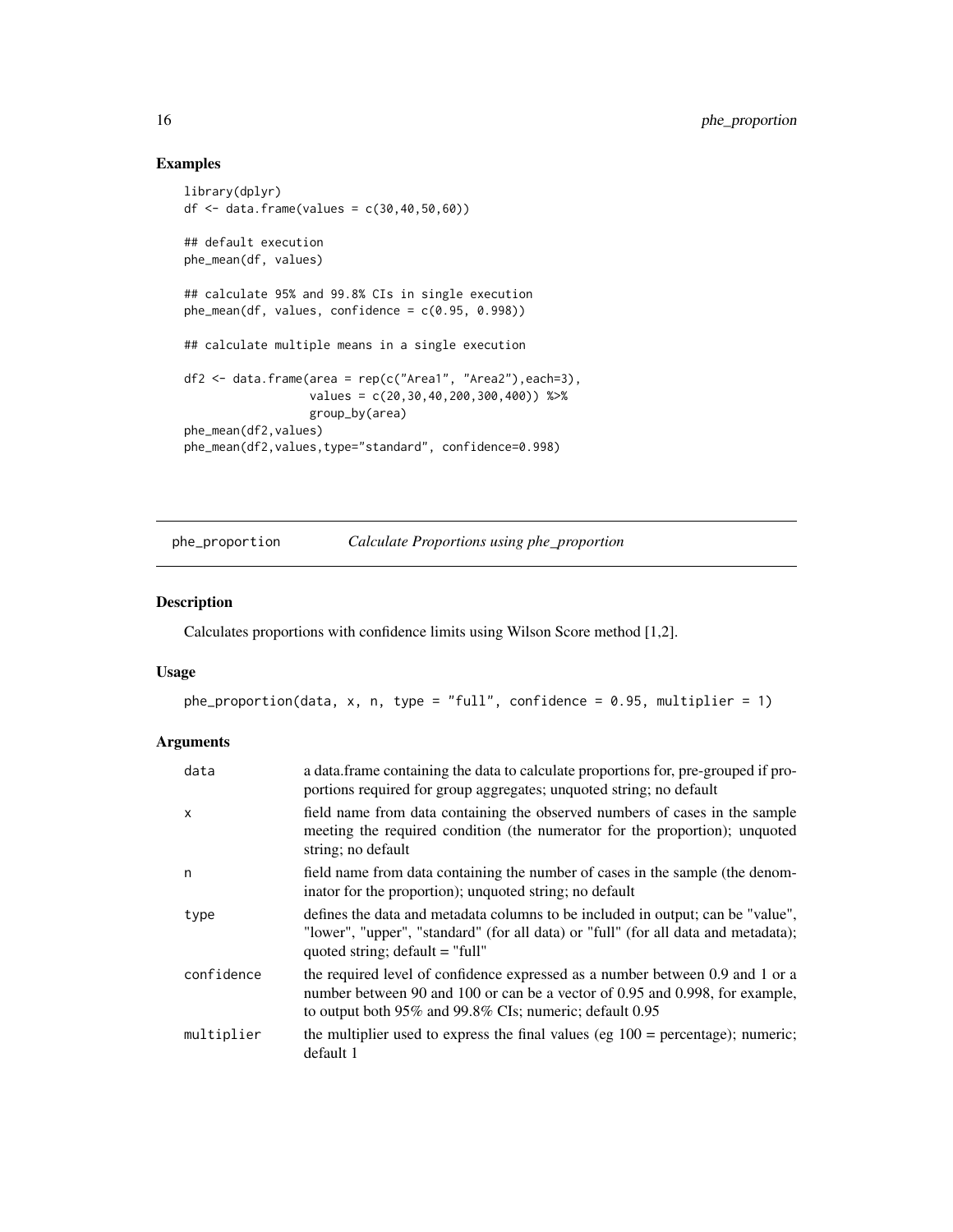#### <span id="page-16-0"></span>phe\_quantile 17

## Value

When type = "full", returns the original data.frame with the following appended: proportion, lower confidence limit, upper confidence limit, confidence level, statistic and method

#### **Notes**

Wilson Score method [1,2] is applied using the [wilson\\_lower](#page-27-1) and [wilson\\_upper](#page-28-1) functions.

The percentage argument was deprecated in  $v1_11_0$ , please use multiplier argument instead

#### References

[1] Wilson EB. Probable inference, the law of succession, and statistical inference. J Am Stat Assoc; 1927; 22. Pg 209 to 212.

[2] Newcombe RG, Altman DG. Proportions and their differences. In Altman DG et al. (eds). Statistics with confidence (2nd edn). London: BMJ Books; 2000. Pg 46 to 48.

## See Also

Other PHEindicatormethods package functions: [phe\\_dsr\(](#page-6-1)), [phe\\_isr\(](#page-8-1)), [phe\\_life\\_expectancy\(](#page-10-1)), [phe\\_mean\(](#page-14-1)), [phe\\_quantile\(](#page-16-1)), [phe\\_rate\(](#page-18-1)), [phe\\_sii\(](#page-19-1)), [phe\\_smr\(](#page-23-1))

#### Examples

```
# ungrouped data frame
df <- data.frame(area = rep(c("Area1","Area2","Area3","Area4"), each=3),
                numerator = c(NA,82,9,48, 6500,8200,10000,10000,8,7,750,900),
                denominator = rep(c(100,10000,10000,10000), each=3))
```

```
phe_proportion(df, numerator, denominator)
phe_proportion(df, numerator, denominator, confidence=99.8)
phe_proportion(df, numerator, denominator, type="standard")
phe_proportion(df, numerator, denominator, confidence = c(0.95, 0.998))
```
# grouped data frame library(dplyr) dfg <- df %>% group\_by(area) phe\_proportion(dfg, numerator, denominator, multiplier=100)

<span id="page-16-1"></span>phe\_quantile *Assign Quantiles using phe\_quantile*

## **Description**

Assigns data to quantiles based on numeric data rankings.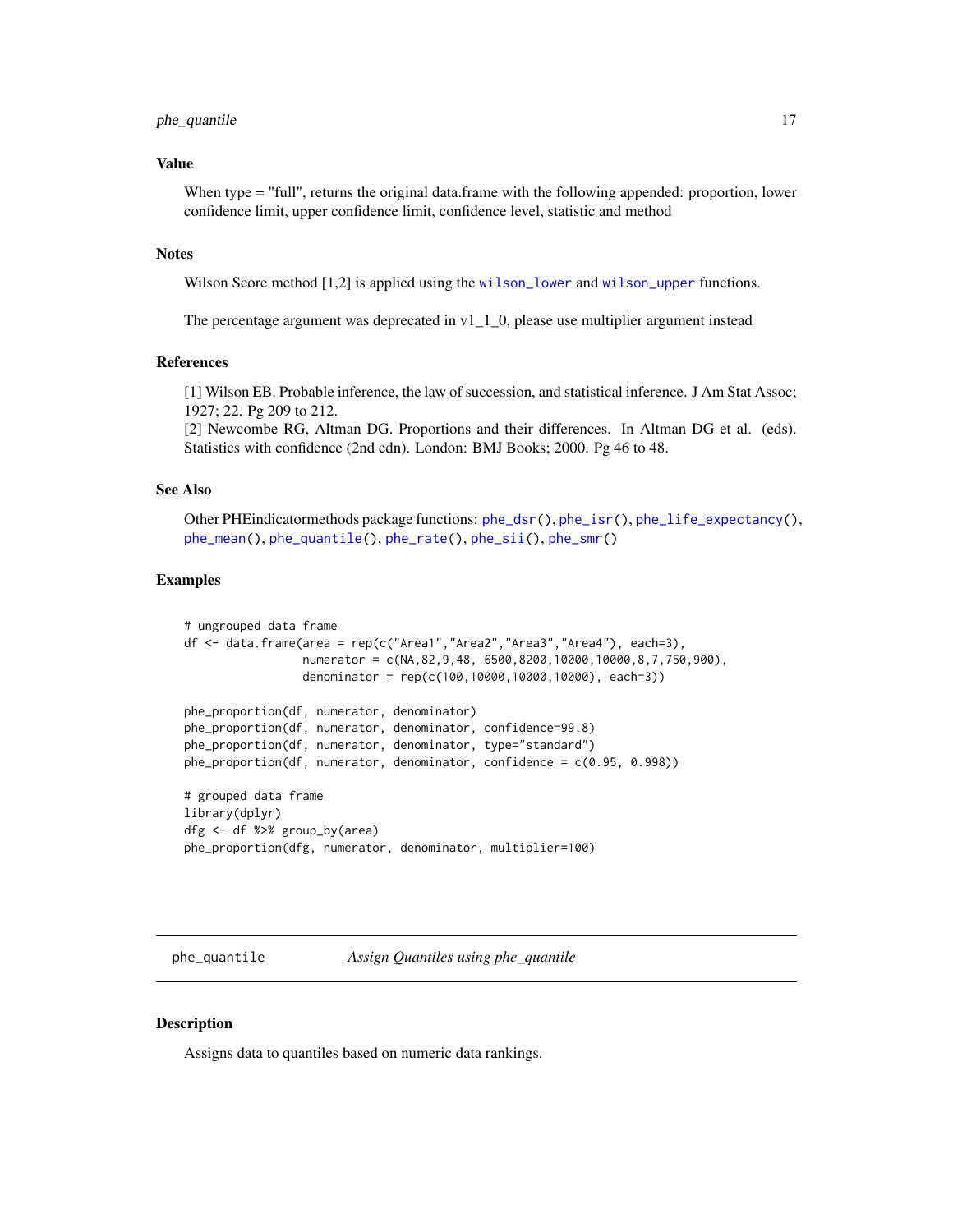## Usage

```
phe_quantile(
  data,
  values,
  highergeog = NULL,
  nquantiles = 10L,
  invert = TRUE,inverttype = "logical",
  type = "full")
```
## Arguments

| data       | a data frame containing the quantitative data to be assigned to quantiles. If<br>pre-grouped, separate sets of quantiles will be assigned for each grouping set;<br>unquoted string; no default                                                                                                                                        |
|------------|----------------------------------------------------------------------------------------------------------------------------------------------------------------------------------------------------------------------------------------------------------------------------------------------------------------------------------------|
| values     | field name from data containing the numeric values to rank data by and assign<br>quantiles from; unquoted string; no default                                                                                                                                                                                                           |
| highergeog | deprecated - functionality replaced by pre-grouping the input data frame                                                                                                                                                                                                                                                               |
| nquantiles | the number of quantiles to separate each grouping set into; numeric; default=10L                                                                                                                                                                                                                                                       |
| invert     | whether the quantiles should be directly (FALSE) or inversely (TRUE) related<br>to the numerical value order; logical (to apply same value to all grouping sets)<br>OR unquoted string referencing field name from data that stores logical values<br>for each grouping set; default = TRUE (ie highest values assigned to quantile 1) |
| inverttype | whether the invert argument has been specified as a logical value or a field name<br>from data; quoted string "field" or "logical"; default = "logical"                                                                                                                                                                                |
| type       | defines whether to include metadata columns in output to reference the argu-<br>ments passed; can be "standard" or "full"; quoted string; default = "full"                                                                                                                                                                             |

## Value

When type = "full", returns the original data.frame with quantile (quantile value), nquantiles (number of quantiles requested), groupvars (grouping sets quantiles assigned within) and invert (indicating direction of quantile assignment) fields appended.

#### **Notes**

See [PHE Technical Guide - Assigning Deprivation Quintiles](https://fingertips.phe.org.uk/profile/guidance) for methodology. In particular, note that this function strictly applies the algorithm defined but some manual review, and potentially adjustment, is advised in some cases where multiple small areas with equal rank fall across a natural quantile boundary.

## See Also

Other PHEindicatormethods package functions: [phe\\_dsr\(](#page-6-1)), [phe\\_isr\(](#page-8-1)), [phe\\_life\\_expectancy\(](#page-10-1)), [phe\\_mean\(](#page-14-1)), [phe\\_proportion\(](#page-15-1)), [phe\\_rate\(](#page-18-1)), [phe\\_sii\(](#page-19-1)), [phe\\_smr\(](#page-23-1))

<span id="page-17-0"></span>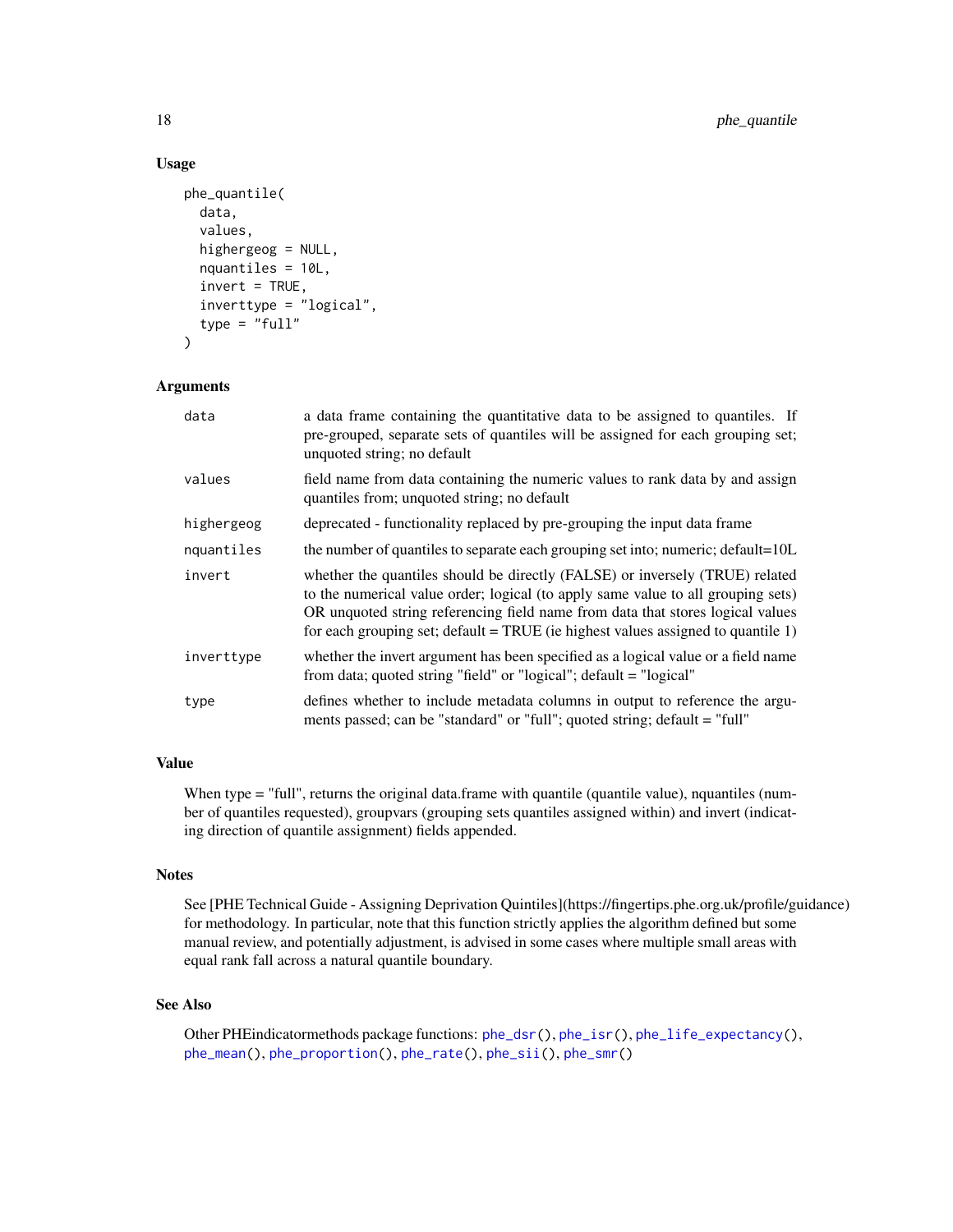#### <span id="page-18-0"></span>phe\_rate 19

## Examples

```
df <- data.frame(region = as.character(rep(c("Region1","Region2","Region3","Region4"), each=250)),
                   smallarea = as.character(paste0("Area",seq_along(1:1000))),
                   vals = as.numeric(sample(200, 1000, replace = TRUE)),
                   stringsAsFactors=FALSE)
# assign small areas to deciles across whole data frame
phe_quantile(df, vals)
# assign small area to deciles within regions by pre-grouping the input data frame
library(dplyr)
df_grp <- df %>% group_by(region)
phe_quantile(df_grp, vals)
# assign small areas to quintiles, where highest value = highest quantile
phe_quantile(df, vals, nquantiles = 5L, invert=FALSE)
```
<span id="page-18-1"></span>phe\_rate *Calculate Rates using phe\_rate*

## Description

Calculates rates with confidence limits using Byar's [1] or exact [2] CI method.

#### Usage

```
phe_rate(data, x, n, type = "full", confidence = 0.95, multiplier = 1e+05)
```
#### Arguments

| data         | the data.frame containing the data to calculate rates for, pre-grouped if propor-<br>tions required for group aggregates; unquoted string; no default                                                                          |
|--------------|--------------------------------------------------------------------------------------------------------------------------------------------------------------------------------------------------------------------------------|
| $\mathsf{x}$ | field name from data containing the rate numerators (eg observed number of<br>events); unquoted string; no default                                                                                                             |
| n            | field name from data containing the rate denominators (eg populations); un-<br>quoted string; no default                                                                                                                       |
| type         | defines the data and metadata columns to be included in output; can be "value",<br>"lower", "upper", "standard" (for all data) or "full" (for all data and metadata);<br>quoted string; $default = "full"$                     |
| confidence   | the required level of confidence expressed as a number between 0.9 and 1 or a<br>number between 90 and 100 or can be a vector of 0.95 and 0.998, for example,<br>to output both $95\%$ and $99.8\%$ CIs; numeric; default 0.95 |
| multiplier   | the multiplier used to express the final values (eg $100,000 =$ rate per $100,000$ );<br>numeric; default 100,000                                                                                                              |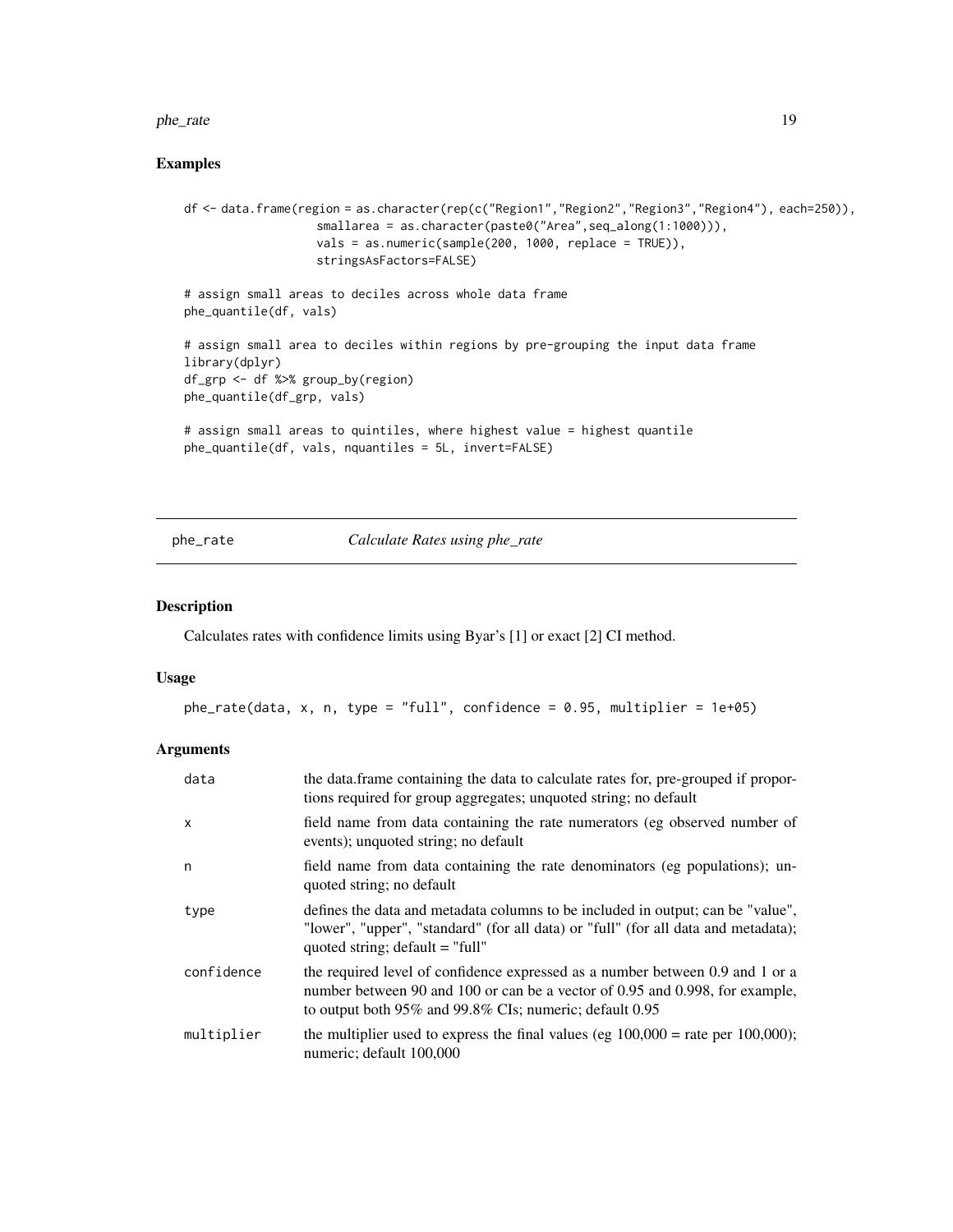#### <span id="page-19-0"></span>Value

When type = "full", returns the original data.frame with the following appended: rate, lower confidence limit, upper confidence limit, confidence level, statistic and method

## **Notes**

For numerators  $\ge$  = 10 Byar's method [1] is applied using the [byars\\_lower](#page-1-1) and [byars\\_upper](#page-2-1) functions. For small numerators Byar's method is less accurate and so an exact method [2] based on the Poisson distribution is used.

#### References

[1] Breslow NE, Day NE. Statistical methods in cancer research, volume II: The design and analysis of cohort studies. Lyon: International Agency for Research on Cancer, World Health Organisation; 1987.

[2] Armitage P, Berry G. Statistical methods in medical research (4th edn). Oxford: Blackwell; 2002.

## See Also

Other PHEindicatormethods package functions: [phe\\_dsr\(](#page-6-1)), [phe\\_isr\(](#page-8-1)), [phe\\_life\\_expectancy\(](#page-10-1)), [phe\\_mean\(](#page-14-1)), [phe\\_proportion\(](#page-15-1)), [phe\\_quantile\(](#page-16-1)), [phe\\_sii\(](#page-19-1)), [phe\\_smr\(](#page-23-1))

#### Examples

```
# ungrouped data frame
df <- data.frame(area = rep(c("Area1","Area2","Area3","Area4"), each=3),
                 obs = c(NA,82,9,48, 6500,8200,10000,10000,8,7,750,900),
                 pop = rep(c(100,10000,10000,10000), each=3))
phe_rate(df, obs, pop)
phe_rate(df, obs, pop, type="standard")
phe_rate(df, obs, pop, confidence=99.8, multiplier=100)
# grouped data frame
library(dplyr)
dfg <- df %>% group_by(area)
phe_rate(dfg, obs, pop)
```
<span id="page-19-1"></span>phe\_sii *Calculate Slope Index of Inequality using phe\_sii*

#### Description

phe\_sii returns the slope index of inequality (SII) statistic for each subgroup of the inputted dataframe, with lower and upper confidence limits based on the specified confidence. The Relative Index of Inequality (RII) can also be returned via an optional argument.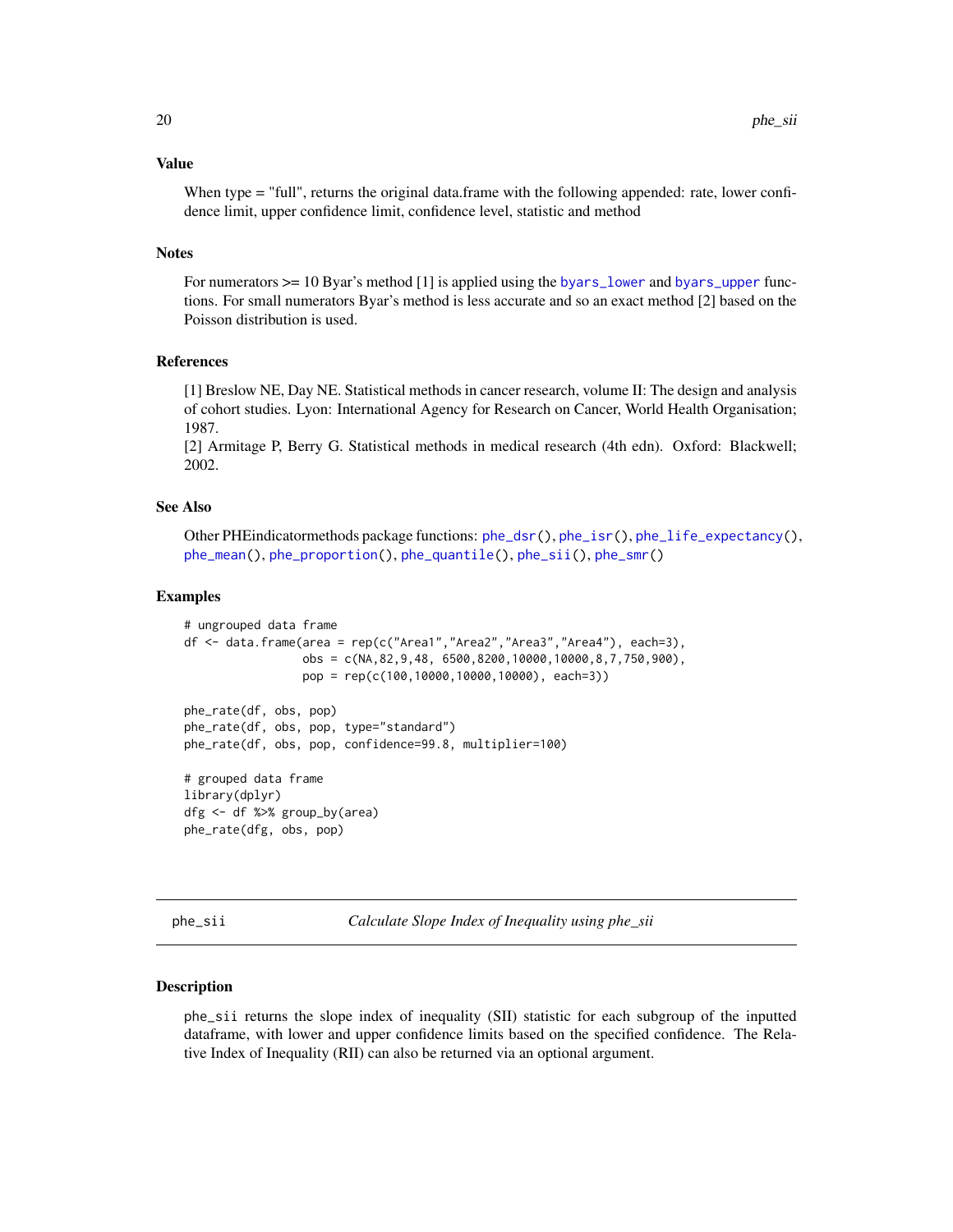phe\_sii 21

## Usage

```
phe_sii(
  data,
  quantile,
  population,
  x = NULL,value = NULL,
  value_type = 0,
  lower_cl = NULL,upper_cl = NULL,se = NULL,multiplier = 1,
  repetitions = 1e+05,
  confidence = 0.95,
  rii = FALSE,
  reliability_stat = FALSE,
  type = "full"\mathcal{L}
```
## Arguments

| data       | data.frame containing the required input fields, pre-grouped if an SII is required<br>for each subgroup; unquoted string; no default                                                                                                                                                                                |
|------------|---------------------------------------------------------------------------------------------------------------------------------------------------------------------------------------------------------------------------------------------------------------------------------------------------------------------|
| quantile   | field name within data that contains the quantile label (e.g. decile). The number<br>of quantiles should be between 5 and 100; unquoted string; no default                                                                                                                                                          |
| population | field name within data that contains the quantile populations (ie, denominator).<br>Non-zero populations are required for all quantiles to calculate SII for an area;<br>unquoted string; no default                                                                                                                |
| X          | (for indicators that are proportions) field name within data that contains the<br>members of the population with the attribute of interest (ie, numerator). This<br>will be divided by population to calculate a proportion as the indicator value (if<br>value field is not provided); unquoted string; no default |
| value      | field name within data that contains the indicator value (this does not need to be<br>supplied for proportions if count and population are given); unquoted string; no<br>default                                                                                                                                   |
| value_type | indicates the indicator type $(1 = rate, 2 = proportion, 0 = other)$ ; integer; default<br>$\Omega$                                                                                                                                                                                                                 |
| lower cl   | field name within data that contains 95% lower confidence limit of indicator<br>value (to calculate standard error of indicator value). This field is needed if the<br>se field is not supplied; unquoted string; no default                                                                                        |
| upper_cl   | field name within data that contains 95% upper confidence limit of indicator<br>value (to calculate standard error of indicator value). This field is needed if the<br>se field is not supplied; unquoted string; no default                                                                                        |
| se         | field name within data that contains the standard error of the indicator value. If<br>not supplied, this will be calculated from the 95% lower and upper confidence<br>limits (i.e. one or the other of these fields must be supplied); unquoted string;<br>no default                                              |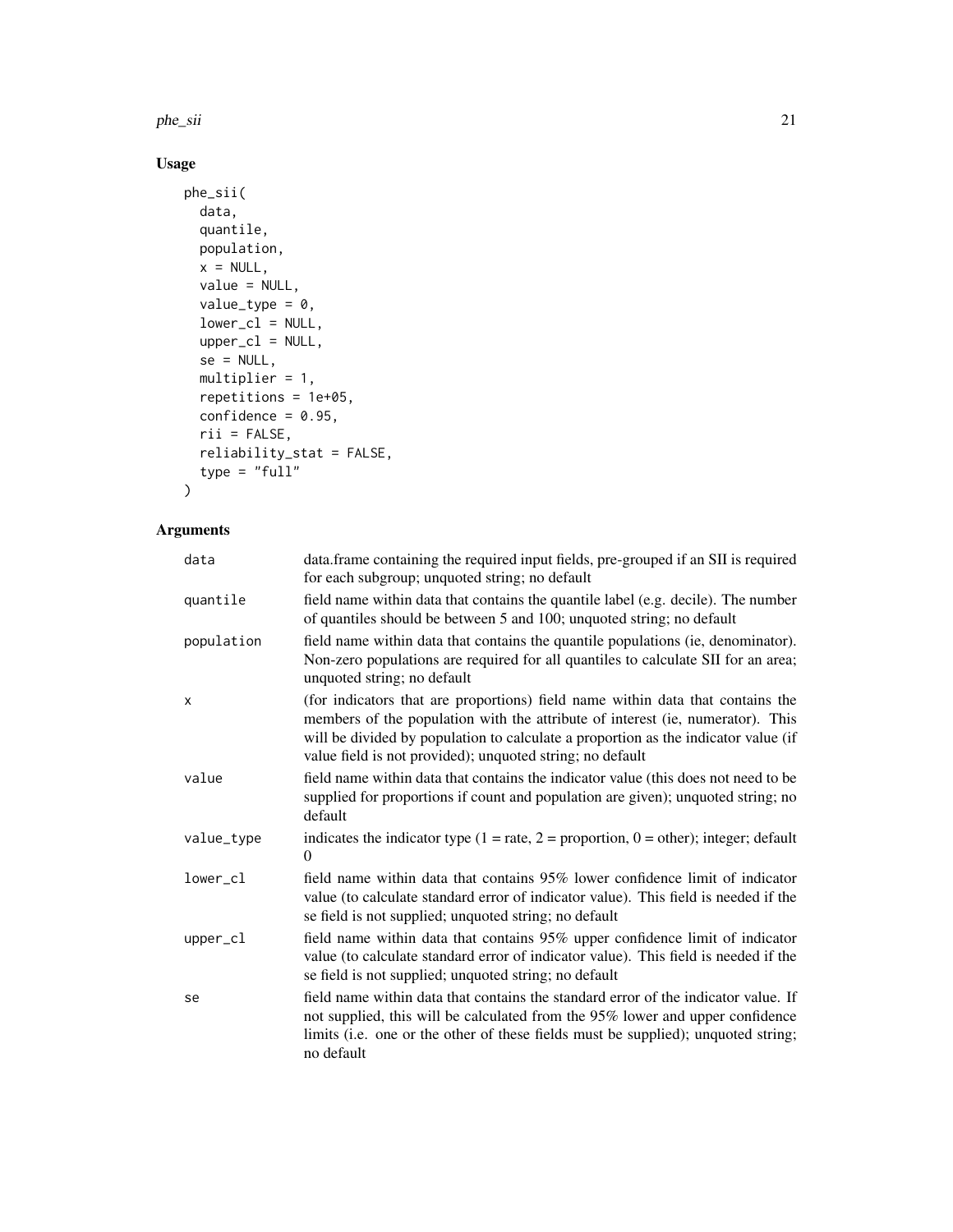| multiplier       | factor to multiply the SII and SII confidence limits by (e.g. set to 100 to re-<br>turn prevalences on a percentage scale between $0$ and $100$ ). If the multiplier is<br>negative, the inverse of the RII is taken to account for the change in polarity;<br>numeric; default 1;                                                                                                  |
|------------------|-------------------------------------------------------------------------------------------------------------------------------------------------------------------------------------------------------------------------------------------------------------------------------------------------------------------------------------------------------------------------------------|
| repetitions      | number of random samples to perform to return confidence interval of SII (and<br>RII). Minimum is 1000, no maximum (though the more repetitions, the longer<br>the run time); numeric; default 100,000                                                                                                                                                                              |
| confidence       | confidence level used to calculate the lower and upper confidence limits of SII,<br>expressed as a number between 0.9 and 1, or 90 and 100. It can be a vector<br>of 0.95 and 0.998, for example, to output both 95% and 99.8% CIs; numeric;<br>default 0.95                                                                                                                        |
| rii              | option to return the Relative Index of Inequality (RII) with associated confidence<br>limits as well as the SII; logical; default FALSE                                                                                                                                                                                                                                             |
| reliability_stat |                                                                                                                                                                                                                                                                                                                                                                                     |
|                  | option to carry out the SII confidence interval simulation 10 times instead of<br>once and return the Mean Average Difference between the first and subsequent<br>samples (as a measure of the amount of variation). Warning: this will signif-<br>icantly increase run time of the function and should first be tested on a small<br>number of repetitions; logical; default FALSE |
| type             | "full" output includes columns in the output dataset specifying the parame-<br>ters the user has input to the function (value_type, multiplier, CI_confidence,<br>CI_method); character string either "full" or "standard"; default "full"                                                                                                                                          |

#### Details

The SII and RII are two measures of health inequality. They show the relation between the level of health or frequency of a health problem in different population groups and the ranking of these groups on the social scale.

The input dataframe should be grouped before passing to the function if an SII/RII for each subgroup is required, and quantiles ordered from least to most advantaged.

## Value

The SII with lower and upper confidence limits for each subgroup of the inputted data.frame.

## Calculation

The SII is calculated using linear regression [1]. To allow for differences in population size between quantiles (e.g. deprivation deciles), each is given a rank score (or relative rank) based on the midpoint of its range in the cumulative distribution of the total area population. The quantiles are first ordered (e.g from 1 most deprived to 10 least deprived for deprivation deciles). If quantile 1 then contains 12% of the total population, its relative rank is  $0.12/2=0.6$ . If quantile 2 includes 10% of the population, its relative rank is  $\theta$ . 12+( $\theta$ . 10/2)=0.17. A square root transformation is applied to the regression to account for heteroskedasticity (the tendancy for the variances of the quantile values to be related to the size of the values, ie larger values will tend to have larger variances). A regression model is fitted to the transformed data:  $Y * \sqrt{a} = \sqrt{a} + b * \sqrt{a}$ , where Y is the value of the indicator for the quantile, a is the proportion of the total population in the quantile and b is the relative rank.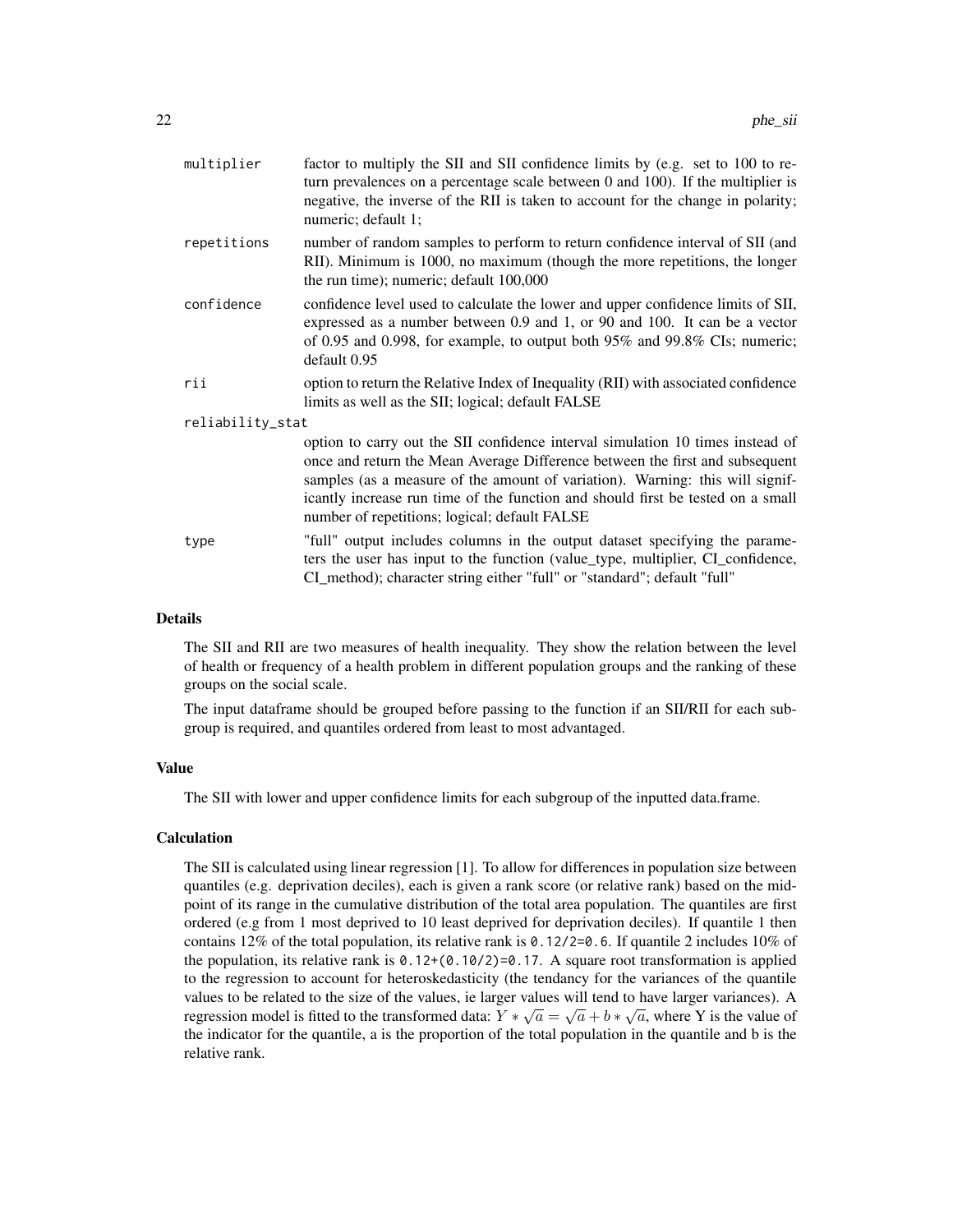#### <span id="page-22-0"></span>phe\_sii 23

The SII is the gradient of the resulting fitted line, and could be positive or negative according to the indicator polarity. Since the relative ranks, by definition, range from 0 to 1, the SII is the difference between the fitted value at x=1 and x=0.

The RII is the ratio of the fitted value at  $x=1$ , Y1 and the fitted value at  $x=0$ , Y0. which can be calculated as:  $RII = (Y0 + SII)/Y0$ 

#### Function arguments

The indicator type can be specified via the value\_type parameter. Transformations can be applied to the indicator value and its confidence limits before calculating the standard error in cases where the confidence interval around the indicator value is likely to be non-symmetric. This is a log transformation for rates, and logit for proportions.

If the standard error is supplied directly to the function from the input dataset, this is used instead of calculating one from the indicator confidence limits.

#### Warning

The SII calculation assumes a linear relationship between indicator value and quantile, and small populations within quantiles can make it unstable.

This function does not include checks for linearity or stability; it is the user's responsibility to ensure the input data is suitable for the SII calculation.

#### **Notes**

this function is using nest and unnest functions from tidyr version 1.0.0.

#### Author(s)

Emma Clegg, <emma.clegg@phe.gov.uk>

#### References

[1] Low A & Low A. Measuring the gap: quantifying and comparing local health inequalities. Journal of Public Health; 2004;26:388-395.

#### See Also

Other PHEindicatormethods package functions: [phe\\_dsr\(](#page-6-1)), [phe\\_isr\(](#page-8-1)), [phe\\_life\\_expectancy\(](#page-10-1)), [phe\\_mean\(](#page-14-1)), [phe\\_proportion\(](#page-15-1)), [phe\\_quantile\(](#page-16-1)), [phe\\_rate\(](#page-18-1)), [phe\\_smr\(](#page-23-1))

#### Examples

```
library(dplyr)
data <- data.frame(area = c(rep("Area1", 10), rep("Area2", 10)),
                   decile = c(1:10, 1:10),
            population = c(7291, 7997, 6105, 7666, 5790, 6934, 5918, 5974, 7147, 7534, 21675,
                           20065, 19750, 24713, 20112, 19618, 22408, 19752, 18939, 19312),
```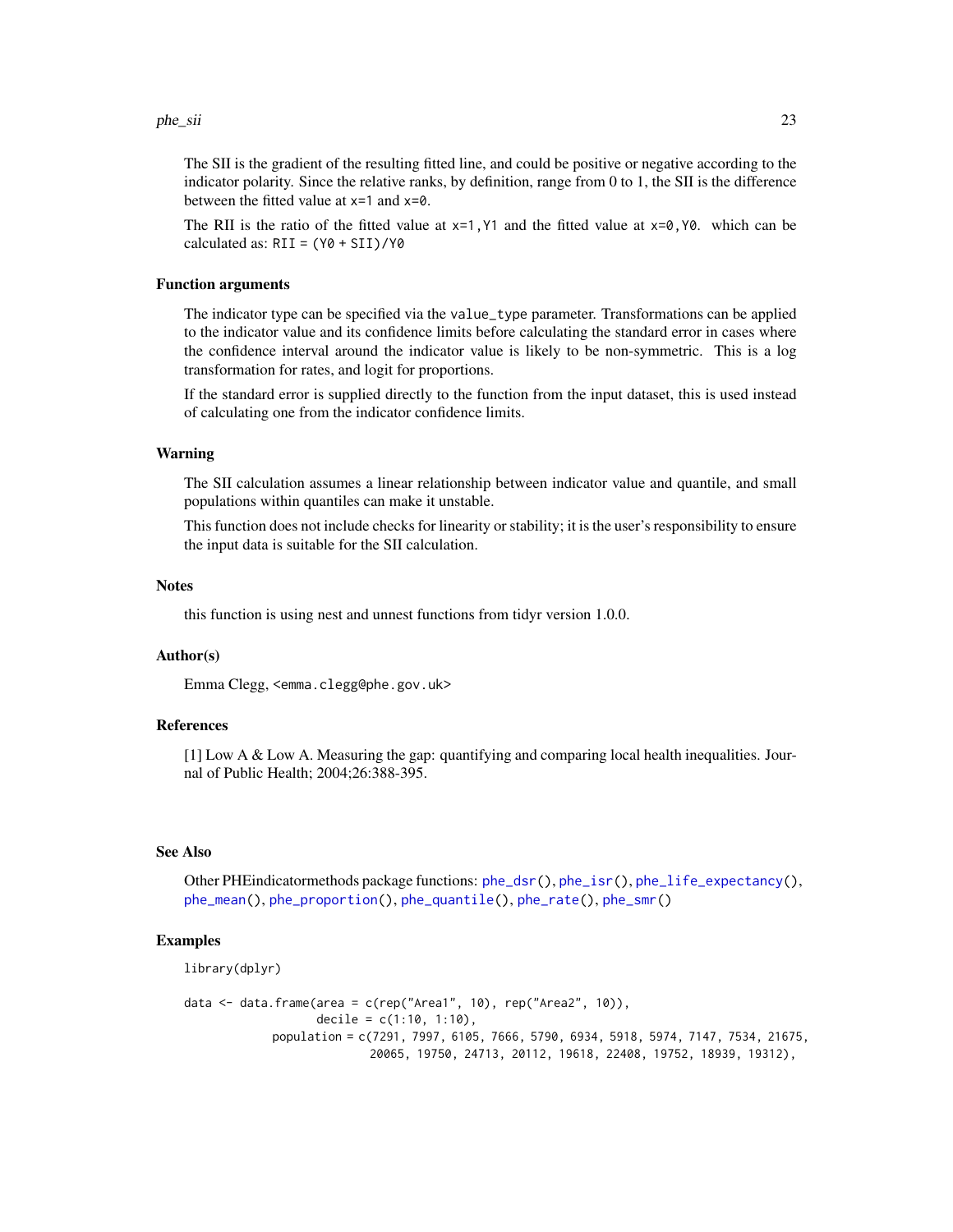```
value = c(75.9, 78.3, 83.8, 83.6, 80.5, 81.1, 81.7, 84.2, 80.6, 86.3, 70.5,
                              71.6, 72.5, 73.5, 73.1, 76.2, 78.7, 80.6, 80.9, 80),
                   lowerCL = c(72.7,75.3,80.9,80.2,77.1,78,79,81.4,75.8,83.2,
                               70.1,71.1,72,73.1, 72.7, 75.7, 78.2,80.1,80.4,79.5),
                   upperCL = c(79.1,81.4,86.8,87.1,83.8,84.2,84.4,86.9,85.4,
                                89.4,71,72.1,73.2,73.7,75.8,78.8,79.8,81.2,81.3,80.9),
                   StandardError = c(1.64,1.58,1.51,1.78,1.7,1.56,1.37,1.4,2.43,
                                   1.57,0.23,0.26,0.3,0.16,0.79,0.78,0.4,0.28,0.23,0.35)
                   )
# Run SII function on the two areas in the data
phe_sii(group_by(data, area),
        decile,
        population,
        value_type = 0, # default normal distribution
        value = value,
        lower_cl = lowerCL,upper_cl = upperCL,
        confidence = 0.95,
        rii = TRUE,
        type = "standard")
# Supplying the standard error instead of the indicator 95% confidence limits
# gives the same result
phe_sii(group_by(data, area),
        decile,
        population,
        value_type = 0,
        value = value,
        se = StandardError,
```

```
# multiple confidence intervals
phe_sii(group_by(data, area),
        decile,
        population,
        value_type = 0,
        value = value,
        se = StandardError,
        confidence = c(0.95, 0.998),
        repetitions = 10000,
        rii = TRUE,
        type = "standard")
```
 $confidence = 0.95$ ,  $\text{rii}$  = TRUE, type = "standard")

<span id="page-23-1"></span>phe\_smr *Calculate Standardised Mortality Ratios using phe\_smr*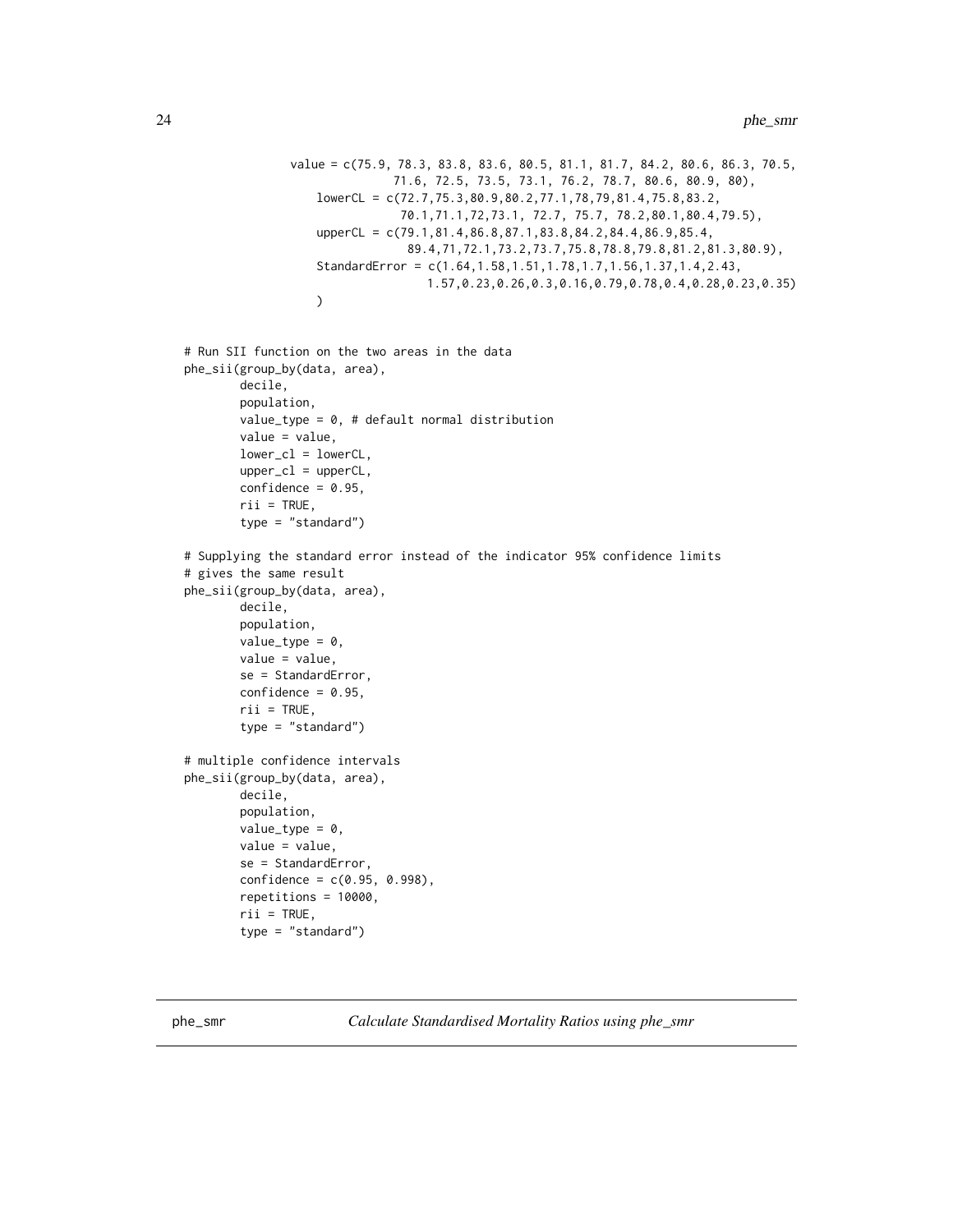#### phe\_smr 25

## Description

Calculates standard mortality ratios (or indirectly standardised ratios) with confidence limits using Byar's [1] or exact [2] CI method.

## Usage

```
phe_smr(
  data,
  x,
  n,
  x_ref,
  n_ref,
  refpoptype = "vector",
  type = "full",confidence = 0.95,
  refvalue = 1
\mathcal{L}
```
## Arguments

| data       | data.frame containing the data to be standardised, pre-grouped if multiple SMRs<br>required; unquoted string; no default                                                                                                 |
|------------|--------------------------------------------------------------------------------------------------------------------------------------------------------------------------------------------------------------------------|
| X          | field name from data containing the observed number of events for each stan-<br>dardisation category (eg ageband) within each grouping set (eg area); unquoted<br>string; no default                                     |
| n          | field name from data containing the populations for each standardisation cate-<br>gory (eg ageband) within each grouping set (eg area); unquoted string; no default                                                      |
| x_ref      | the observed number of events in the reference population for each standardis-<br>ation category (eg age band); unquoted numeric vector or field name from data<br>depending on value of refpoptype; no default          |
| n_ref      | the reference population for each standardisation category (eg age band); un-<br>quoted numeric vector or field name from data depending on value of refpop-<br>type; no default                                         |
| refpoptype | whether x_ref and n_ref have been specified as vectors or a field name from<br>data; quoted string "field" or "vector"; default = "vector"                                                                               |
| type       | defines the data and metadata columns to be included in output; can be "value",<br>"lower", "upper", "standard" (for all data) or "full" (for all data and metadata);<br>quoted string; $default = "full"$               |
| confidence | the required level of confidence expressed as a number between 0.9 and 1 or a<br>number between 90 and 100 or can be a vector of 0.95 and 0.998, for example,<br>to output both 95% and 99.8% CIs; numeric; default 0.95 |
| refvalue   | the standardised reference ratio, numeric, default $= 1$                                                                                                                                                                 |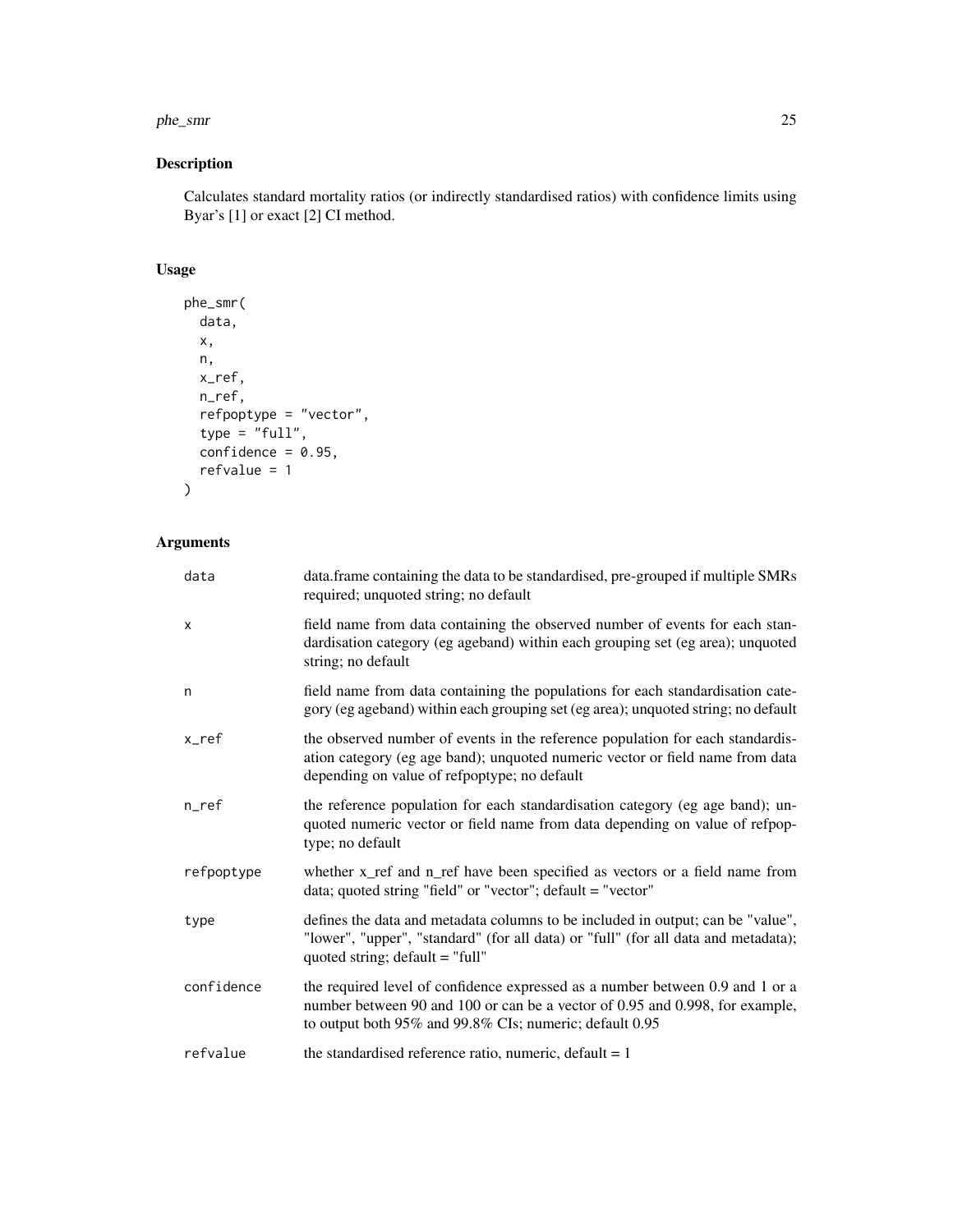#### <span id="page-25-0"></span>Value

When type = "full", returns a tibble of observed events, expected events, standardised mortality ratios, lower confidence limits, upper confidence limits, confidence level, statistic and method for each grouping set

#### Notes

User MUST ensure that x, n, x\_ref and n\_ref vectors are all ordered by the same standardisation category values as records will be matched by position.

For numerators  $\geq$  10 Byar's method [1] is applied using the [byars\\_lower](#page-1-1) and [byars\\_upper](#page-2-1) functions. For small numerators Byar's method is less accurate and so an exact method [2] based on the Poisson distribution is used.

#### References

[1] Breslow NE, Day NE. Statistical methods in cancer research, volume II: The design and analysis of cohort studies. Lyon: International Agency for Research on Cancer, World Health Organisation; 1987.

[2] Armitage P, Berry G. Statistical methods in medical research (4th edn). Oxford: Blackwell; 2002.

#### See Also

Other PHEindicatormethods package functions: [phe\\_dsr\(](#page-6-1)), [phe\\_isr\(](#page-8-1)), [phe\\_life\\_expectancy\(](#page-10-1)), [phe\\_mean\(](#page-14-1)), [phe\\_proportion\(](#page-15-1)), [phe\\_quantile\(](#page-16-1)), [phe\\_rate\(](#page-18-1)), [phe\\_sii\(](#page-19-1))

#### Examples

```
library(dplyr)
df <- data.frame(indicatorid = rep(c(1234, 5678, 91011, 121314), each = 19 \star 2 \star 5),
                 year = rep(2006:2010, each = 19 * 2),
                 sex = rep(rep(c("Male", "Female"), each = 19), 5),ageband = rep(c(0.5, 10.15, 20.25, 30.35, 40.45,50,55,60,65,70,75,80,85,90), times = 10),
                 obs = sample(200, 19 * 2 * 5 * 4, replace = TRUE),
                 pop = sample(10000:20000, 19 * 2 * 5 * 4, replace = TRUE))
refdf <- data.frame(refcount = sample(200, 19, replace = TRUE),
                    refpop = sample(10000:20000, 19, replace = TRUE))
df %>%
    group_by(indicatorid, year, sex) %>%
   phe_smr(obs, pop, refdf$refcount, refdf$refpop, type="standard")
## OR
df %>%
   group_by(indicatorid, year, sex) %>%
```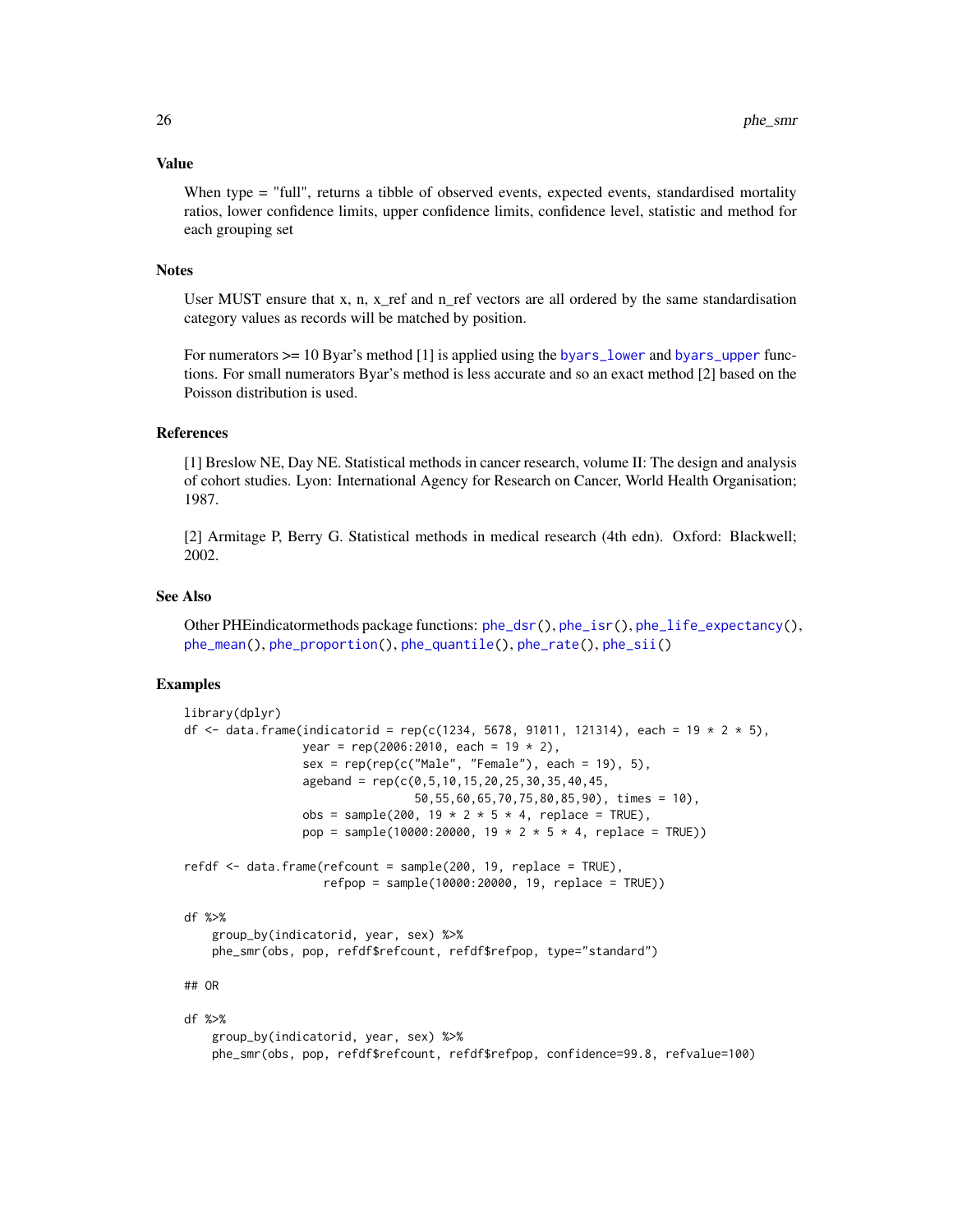<span id="page-26-0"></span>prevalence\_data *SII test datasets - Prevalence*

## Description

A data table of example prevalence data by area and deprivation decile

## Usage

data(prevalence\_data)

## Format

A data table

## Examples

prevalence\_data

SimulationFunc *SimulationFunc*

## Description

Function to simulate SII range through random sampling of the indicator value for each quantile, based on the associated mean and standard error

```
SimulationFunc(
  data,
  value,
  value_type = 0,
  se,
  repeats = 1e+05,
  confidence = 0.95,
 multiplier = 1,
  sqrt_a,
 b_sqrt_a,
 rii = FALSE,
  reliability_stat = FALSE
\mathcal{L}
```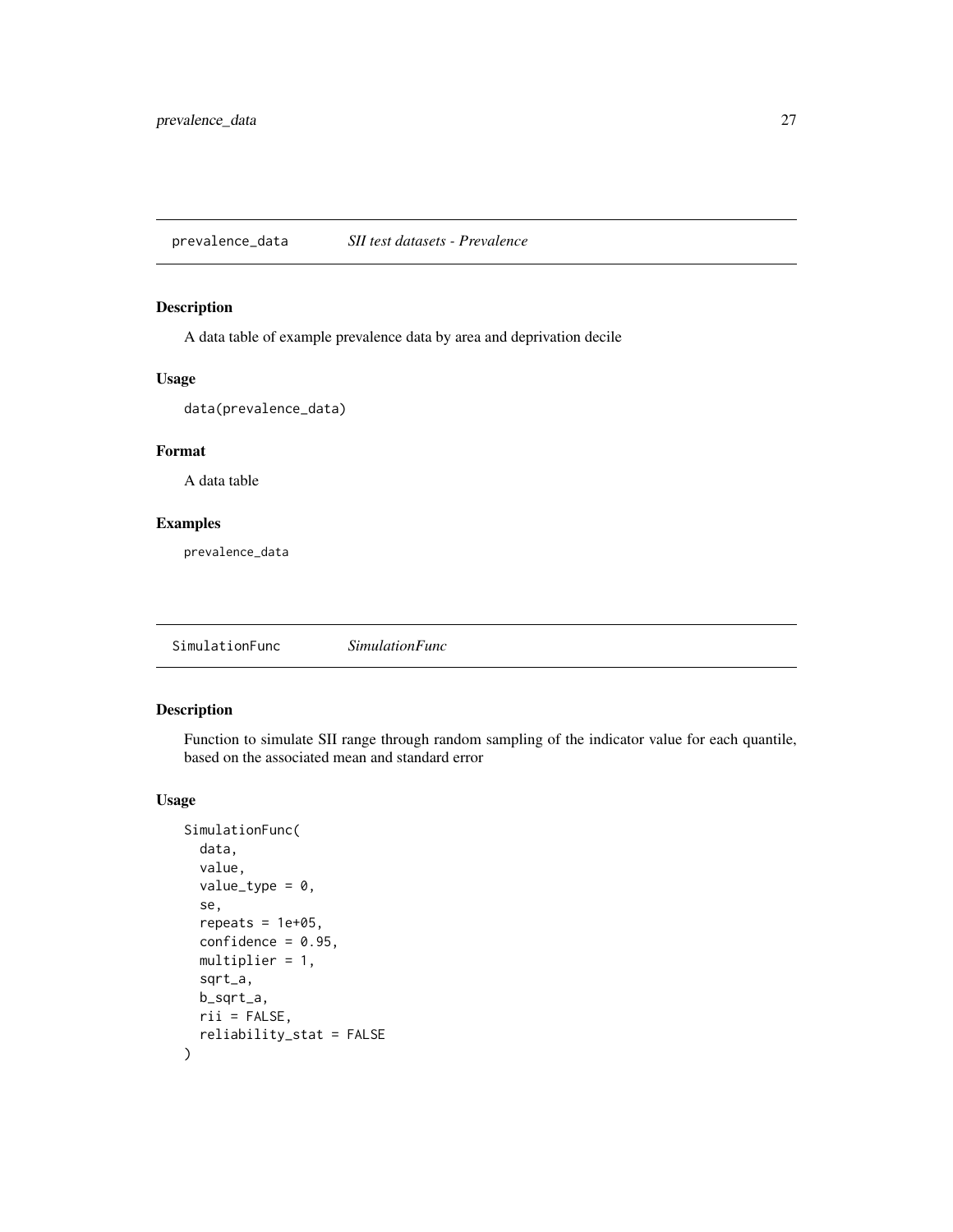## <span id="page-27-0"></span>Arguments

| data             | data.frame containing the data to calculate SII confidence limits from; unquoted<br>string; no default                                                                                                                                                                             |
|------------------|------------------------------------------------------------------------------------------------------------------------------------------------------------------------------------------------------------------------------------------------------------------------------------|
| value            | field name within data that contains the indicator value; unquoted string; no<br>default                                                                                                                                                                                           |
| value_type       | indicates the indicator type $(1 = rate, 2 = proportion, 0 = other)$ ; integer; default<br>$\Omega$                                                                                                                                                                                |
| se               | field name within data that contains the standard error of the indicator value;<br>unquoted string; no default                                                                                                                                                                     |
| repeats          | number of random samples to perform to return confidence interval of SII; nu-<br>meric; default 100,000                                                                                                                                                                            |
| confidence       | confidence level used to calculate the lower and upper confidence limits of SII;<br>numeric between 0.5 and 0.9999 or 50 and 99.99; default 0.95                                                                                                                                   |
| multiplier       | factor to multiply the SII and SII confidence limits by (e.g. set to 100 to re-<br>turn prevalences on a percentage scale between $0$ and $100$ ). If the multiplier is<br>negative, the inverse of the RII is taken to account for the change in polarity;<br>numeric; default 1; |
| sqrt_a           | field name within dataset containing square root of a values; unquoted string; no<br>default                                                                                                                                                                                       |
| b_sqrt_a         | field name within dataset containing square root of a values multiplied by b<br>values; unquoted string; no default                                                                                                                                                                |
| rii              | option to return the Relative Index of Inequality (RII) with associated confidence<br>limits as well as the SII; logical; default FALSE                                                                                                                                            |
| reliability_stat |                                                                                                                                                                                                                                                                                    |
|                  | option to carry out the SII confidence interval simulation 10 times instead of<br>once and return the Mean Average Difference between the first and subsequent<br>samples (as a measure of the amount of variation); logical; default FALSE                                        |

## Value

returns lower and upper SII confidence limits according to user specified confidence

<span id="page-27-1"></span>

|--|--|--|

## Description

Calculates lower confidence limits for observed numbers of events using the Wilson Score method [1,2].

```
wilson_lower(x, n, confidence = 0.95)
```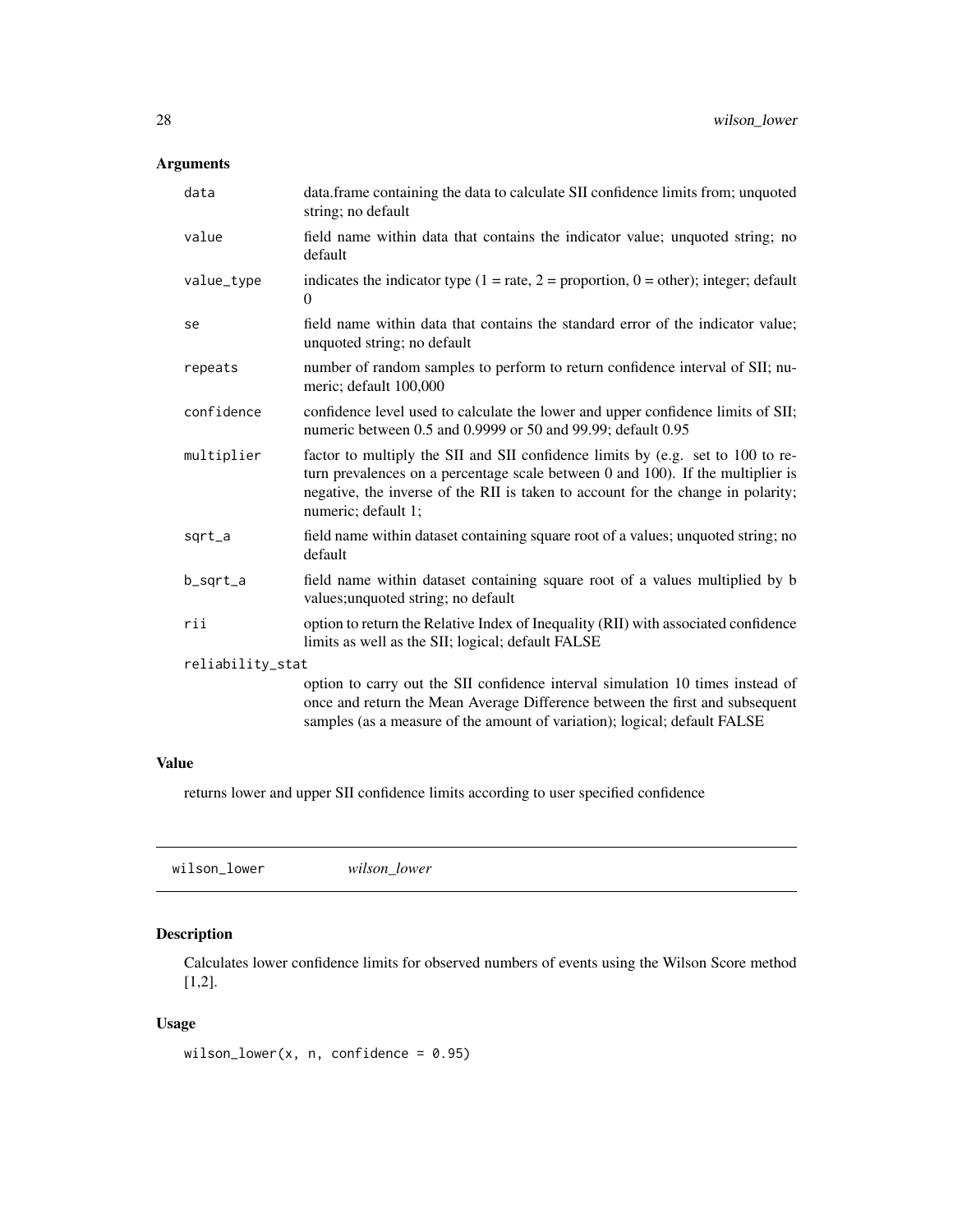## <span id="page-28-0"></span>wilson\_upper 29

#### Arguments

| X          | the observed numbers of cases in the samples meeting the required condition;<br>numeric vector; no default                                                                                                               |
|------------|--------------------------------------------------------------------------------------------------------------------------------------------------------------------------------------------------------------------------|
| n          | the numbers of cases in the samples; numeric vector; no default                                                                                                                                                          |
| confidence | the required level of confidence expressed as a number between 0.9 and 1 or a<br>number between 90 and 100 or can be a vector of 0.95 and 0.998, for example,<br>to output both 95% and 99.8% CIs; numeric; default 0.95 |

#### Value

Returns lower confidence limits for observed numbers of events using the Wilson Score method [1,2]

## **Notes**

This is an internal package function that is appropriately called by exported 'phe\_' prefixed functions within the PHEindicatormethods package.

wilson\_lower and [wilson\\_upper](#page-28-1) together return symmetric confidence intervals, therefore for a specified confidence level,  $\alpha$ , the probability that, by chance, the lower limit returned will be above the true underlying value, is  $\alpha/2.$ #'

## References

[1] Wilson EB. Probable inference, the law of succession, and statistical inference. J Am Stat Assoc; 1927; 22. Pg 209 to 212.

[2] Newcombe RG, Altman DG. Proportions and their differences. In Altman DG et al. (eds). Statistics with confidence (2nd edn). London: BMJ Books; 2000. Pg 46 to 48.

————————————————————————————————

<span id="page-28-1"></span>wilson\_upper *wilson\_upper*

#### Description

Calculates upper confidence limits for observed numbers of events using the Wilson Score method [1,2].

```
wilson_upper(x, n, confidence = 0.95)
```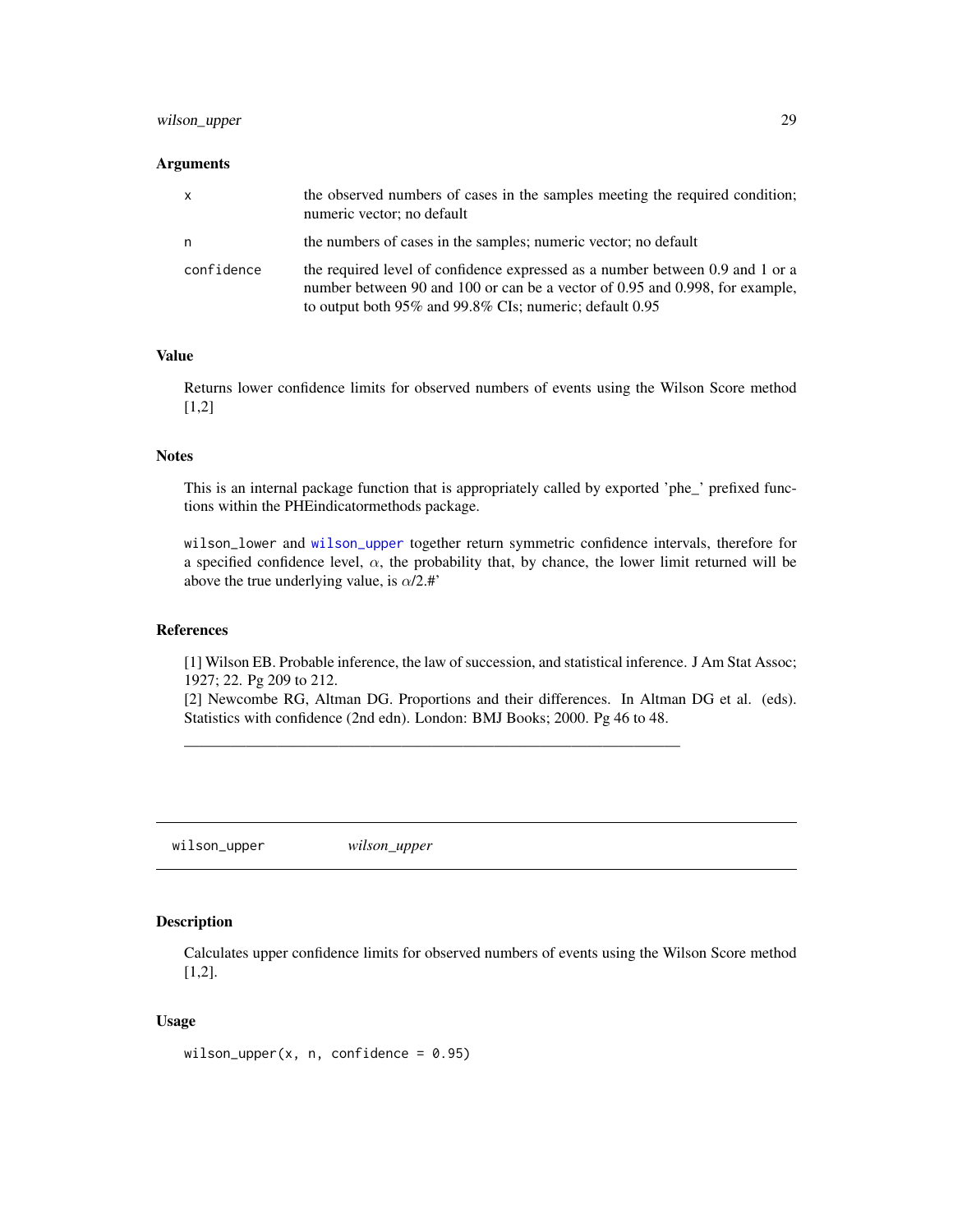## <span id="page-29-0"></span>Arguments

| x          | the observed numbers of cases in the samples meeting the required condition;<br>numeric vector; no default                                                                                                                     |
|------------|--------------------------------------------------------------------------------------------------------------------------------------------------------------------------------------------------------------------------------|
| n          | the numbers of cases in the samples; numeric vector; no default                                                                                                                                                                |
| confidence | the required level of confidence expressed as a number between 0.9 and 1 or a<br>number between 90 and 100 or can be a vector of 0.95 and 0.998, for example,<br>to output both $95\%$ and $99.8\%$ CIs; numeric; default 0.95 |

## Value

Returns upper confidence limits for observed numbers of events using the Wilson Score method [1,2]

## **Notes**

This is an internal package function that is appropriately called by exported 'phe\_' prefixed functions within the PHEindicatormethods package.

[wilson\\_lower](#page-27-1) and wilson\_upper together return symmetric confidence intervals, therefore for a specified confidence level,  $\alpha$ , the probability that, by chance, the upper limit returned will be below the true underlying value, is  $\alpha/2$ .#'

## References

[1] Wilson EB. Probable inference, the law of succession, and statistical inference. J Am Stat Assoc; 1927; 22. Pg 209 to 212.

[2] Newcombe RG, Altman DG. Proportions and their differences. In Altman DG et al. (eds). Statistics with confidence (2nd edn). London: BMJ Books; 2000. Pg 46 to 48.

————————————————————————————————